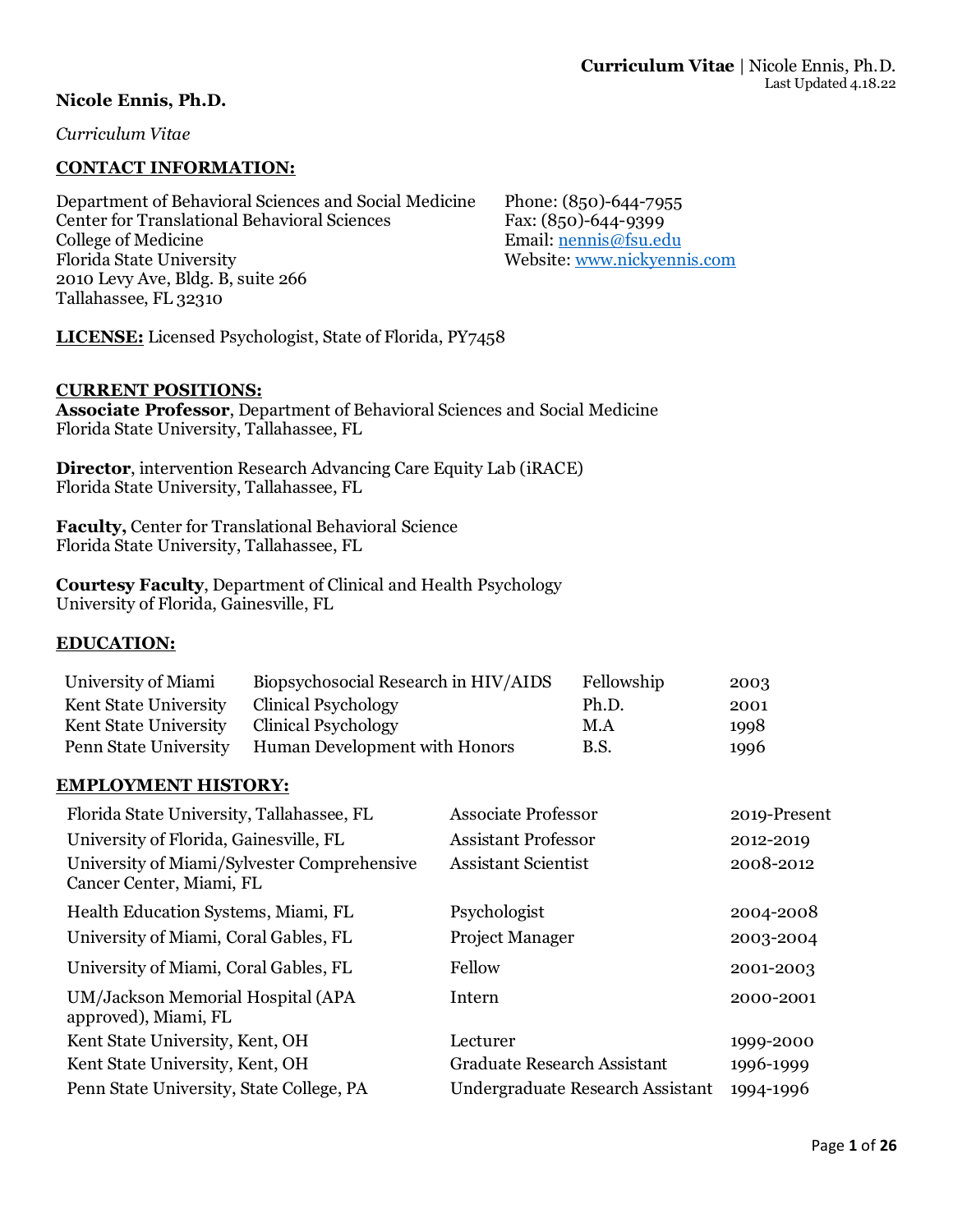### **RESEARCH SYNOPSIS:**

Many effective interventions that improve clinical practice do not translate into meaningful outcomes that improve patient care. Due to this gap, both the National Institutes of Health and the Institute of Medicine have prioritized research that advances our knowledge of how evidence-based interventions can be effective in realworld settings. Guided by a dissemination and implementation science framework, the goal of my program of research is to improve patient care through evidence based behavioral interventions in the context of learning healthcare systems. My research aims to understand and intervene on factors that influence health outcomes among patients coping with problematic substance use, HIV/AIDS and other chronic/life-limiting illnesses and identify implementation strategies that improve patient care in real world settings.

## **LAB:**

*intervention Research Advancing Care Equity Lab (iRACE)*

## **AREAS OF SPECIALIZATION:**

HIV, Episodic/Problematic Substance Use, Medical Marijuana, Dissemination and Implementation Science

### **GRANTS:**

#### **a. Ongoing Support**

| <b>Years</b><br><b>Inclusive</b> | <b>Grant Number</b>          | <b>Grant Title</b>                                                                            | Role                            | <b>Total</b><br><b>Funding</b>            |
|----------------------------------|------------------------------|-----------------------------------------------------------------------------------------------|---------------------------------|-------------------------------------------|
| 09/09/2021-<br>08/31/2026        | 1P01AA029543-<br>Project-001 | <b>Novel Extensions of Alcohol</b><br>Contingency Management in<br><b>PLWH</b>                | MPI,<br>Contact<br>Leeman       | \$6,645,672<br>(Project 1:<br>2,173,000)  |
| 09/09/2021-<br>08/31/2026        | 1P01AA029547-<br>Core-002    | Addressing Alcohol Use Among<br>Youth Living with HIV-<br><b>Community Engagement Core</b>    | <b>MPI</b><br>Contact,<br>Ennis | 6,478,937<br>$(Core-002)$ :<br>1,890,422) |
| $09/01/2020$ -<br>08/31/2022     | 1R21DA048067                 | Medical Marijuana Use and<br>Driving Performance: A Test of<br><b>Psychomotor Functioning</b> | <b>MPI</b><br>Contact,<br>Ennis | \$356,000                                 |
| 09/01/2017-<br>08/31/2022        | U24AA022002                  | Southern HIV Alcohol Research<br>Center (SHARC) Admin and<br><b>Research Support Core</b>     | $Co-I$<br>PI: Cook              | \$2,493,604                               |

### **b. Completed**

| Years<br><b>Inclusive</b>    | <b>Grant Number</b>                  | <b>Grant Title</b>                                                                              | Role | Total<br><b>Funding</b> |
|------------------------------|--------------------------------------|-------------------------------------------------------------------------------------------------|------|-------------------------|
| $04/01/2016$ -<br>03/31/2022 | K <sub>23</sub> DA <sub>039769</sub> | Feasibility of SBIRT for Older<br>Underserved HIV+ Adults in the<br><b>Primary Care Setting</b> | PI   | \$850,000               |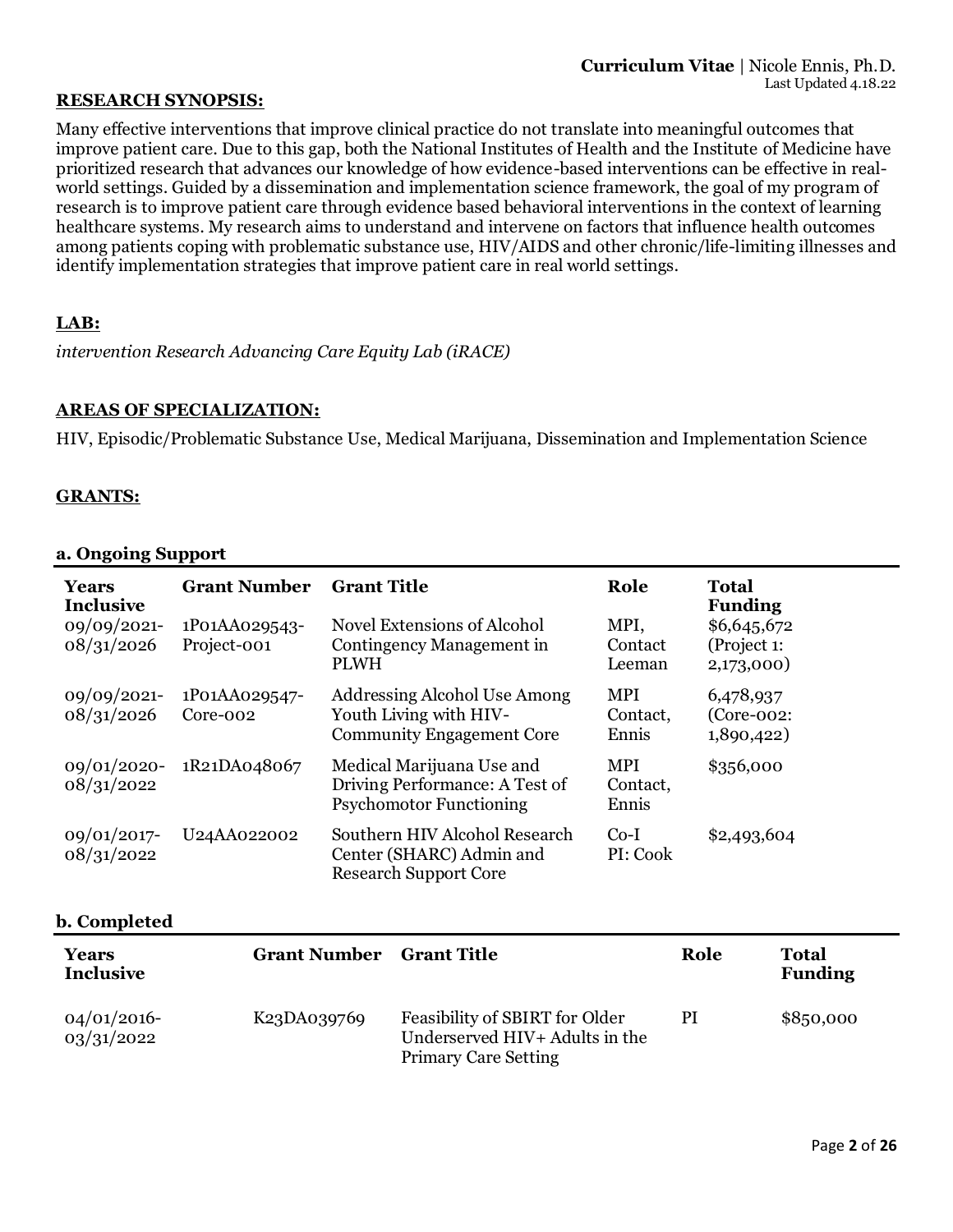|                              |                                                                    |                                                                                                        |                          | <b>Curriculum Vitae</b>   Nicole Ennis, Ph.D.<br>Last Updated 4.18.22 |
|------------------------------|--------------------------------------------------------------------|--------------------------------------------------------------------------------------------------------|--------------------------|-----------------------------------------------------------------------|
| 03/01/2021-<br>02/28/2022    | FL Dept of<br><b>Health Contract</b>                               | FLEX Navigation – Holistic Peer<br>Navigation to Stable Housing and<br><b>Other Support Services</b>   | MPI,<br>Contact<br>Naar  | \$503,000                                                             |
| $02/01/2021$ -<br>09/15/2021 | National Library<br>of Medicine-<br><b>ACIOP</b>                   | <b>CAN Mixed Media HIV</b><br><b>Information Dissemination for</b><br><b>Hard to Reach Populations</b> | Consultant               | \$25,000                                                              |
| $11/01/2012$ -<br>06/30/2015 | R <sub>25</sub> MH <sub>0</sub> 8066 <sub>5</sub> -<br><b>NIMH</b> | Social Support, Depression and<br>Health Behavior Outcomes in<br>HIV+ African Americans 50+            | PI (UF<br>site)          | \$20,000                                                              |
| $07/01/2009$ -<br>08/30/2014 | Ro <sub>1</sub><br>DA14498NIDA                                     | <b>Adapt IFCBT as HIV Prevention</b><br><b>Intervention for Non-Injection</b><br>Drug Users            | $Co-I$<br>PI:<br>Latimer | \$3,500,000                                                           |
| $08/01/2008$ -<br>09/30/2013 | 5R01CA131451-<br>03                                                | Facilitation Adjustment in Low-<br><b>Income Black Women with Breast</b><br>Cancer                     | $Co-I$<br>PI:<br>Lechner | \$2,425,630                                                           |
| $03/01/2003$ -<br>09/30/2003 | 1R43MH068195-<br>01                                                | Web Innovations in Self Care and<br><b>HIV</b>                                                         | PI                       | \$99,995                                                              |

# **d. Mentorship-Based Funding**

| <b>Years</b><br><b>Inclusive</b> | Grant<br><b>Number</b>                                                                     | <b>Grant Title</b>                                                                                                                                                       | Role              | <b>Total</b><br><b>Funding</b> |
|----------------------------------|--------------------------------------------------------------------------------------------|--------------------------------------------------------------------------------------------------------------------------------------------------------------------------|-------------------|--------------------------------|
| $04/01/2012$ -<br>03/31/2014     | College of Public<br>Health & Health<br>Professions<br>(Dunne &<br>Hearn; Student<br>MPIs) | The Spatial Distribution of<br>Neighborhood Alcohol Outlets<br>and Binge Drinking among HIV-<br>positive Individuals: Moderating<br>effects of social support            | PI(In<br>House)   | \$3,925                        |
| $05/01/2015$ -<br>04/30/2018     | <b>NIAAA</b><br>F31AA024060<br>(Bryant; Student<br>PI)                                     | Working Memory: A Critical<br><b>Factor Underlying Alcohol</b><br><b>Reduction Intervention Response</b>                                                                 | Faculty<br>Mentor | \$109,474                      |
| 09/01/2017-<br>08/31/2018        | American<br>Psychological<br>Assoc. (Diggins;<br>Student PI)                               | <b>Understanding Physical Activity</b><br><b>Behavior Among Black Female</b><br>College Students: An Exploration<br>of the Theory of Planned Behavior<br>and PEN-3 Model | Faculty<br>Mentor | \$1,000                        |
| 05/01/2017-<br>09/30/2017        | Florida<br><b>Education Fund</b><br>(Diggins;<br>Student PI)                               | <b>Understanding Physical Activity</b><br><b>Behavior Among Black Female</b><br>College Students: An Exploration<br>of the Theory of Planned Behavior<br>and PEN-3 Model | Faculty<br>Mentor | \$750                          |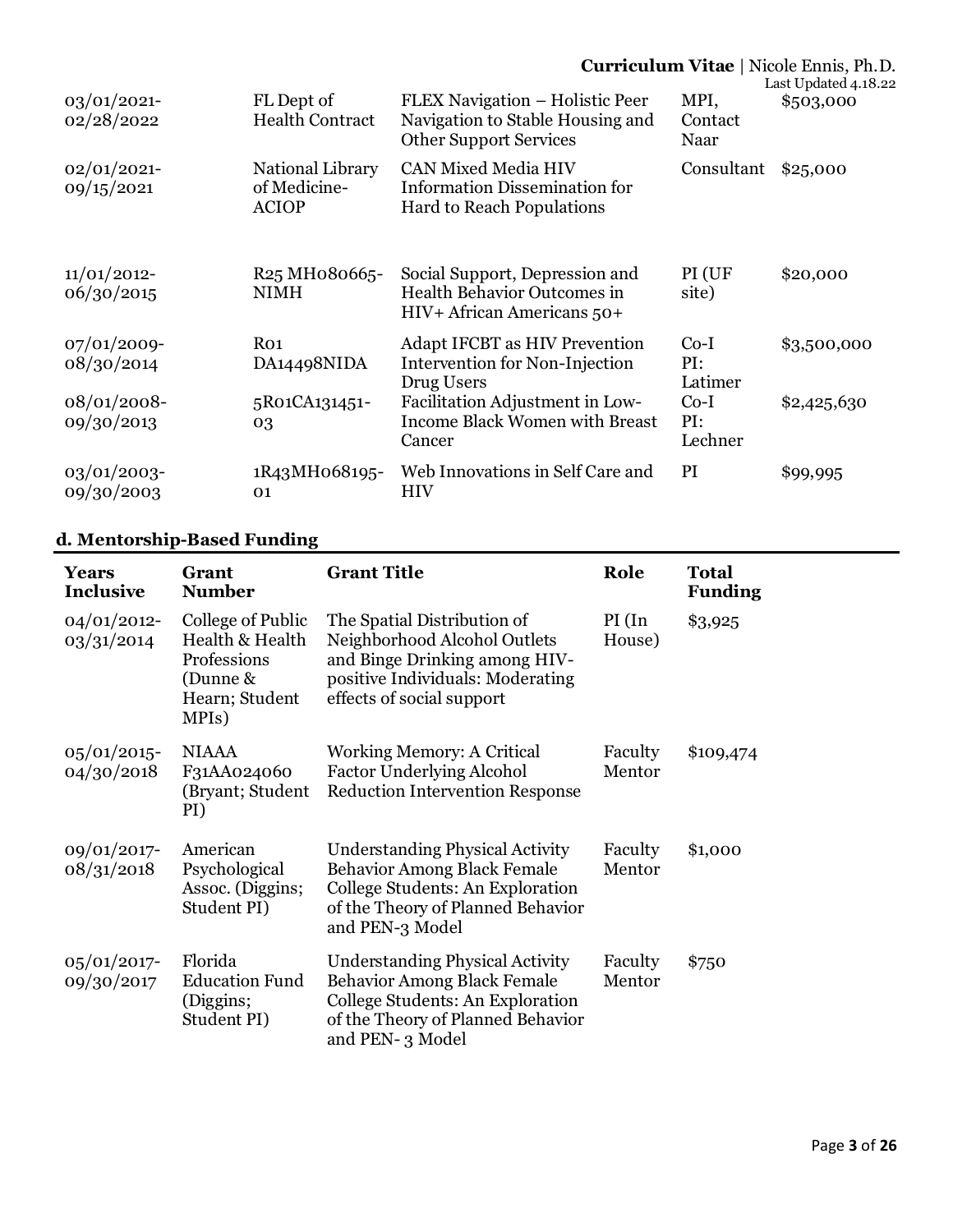## **Grant Reviewer**

- 2017 *Center for Scientific Review/NIH Dissemination and Implementation Research in Health Study Section (DIRH), February 22, 2017. Temporary Member, Washington, DC.*
- 2017 *Center for Scientific Review/NIH Health Disparities and Equity Promotion (HDEP) Study Section, October12th-13, 2017. Temporary Member, Washington, DC*

### **PUBLICATIONS:**

## **a. Refereed Publications (NB: Formerly Whitehead):**

(\*Designates Mentee; **+**Designates Senior Author)

A complete list of Dr. Nicole Ennis (NB: Formerly Whitehead) publications can be found in [My Bibliography](https://www.ncbi.nlm.nih.gov/myncbi/nicole.whitehead.1/bibliography/public/)

- 1. **Ennis, N.**, Dunleavy, D., Kloss, K., Stetten, N., Rogers, J., & Classen, S. (In submission). Feasibility of assessing medical marijuana patients' psychomotor function using a driving simulator. *BMC Pilot and Feasibility Studies*.
- 2. **Ennis, N.**, Vance, C., & Bradbury, R. (In press). Academic-industry partnership advancing cannabis science: A Complementary Care Practice-Based Network. *Complementary Therapies in Medicine*.
- 3. Ahmed, S., Algarin, A., Thadar, H., Zhou, Z., Taskin, T., Vaddiparti, K., Villalba, K., Wang, Y., **Ennis, N.**, Morano, J., Somboonwit, C., Cook, R., & Ibanez, G. (2022). Comorbidities among persons living with HIV (PLWH) in Florida: A Network Analysis. *AIDS Care, 1-9*.
- 4. **Ennis**, N., Armas, L., Butame, S., & Joshi, H. (2022). Factors Impacting Video Telehealth Appointment Completion During COVID-19 Pandemic Among People Living with HIV in a Community-Based Health System. *AIDS and Behavior*.
- 5. Mannes, Z., **Ennis**, N., Ferguson, E.G., Hasin, D.S., Cottler, L.B. (2021). Pain Acceptance among Retired National Football League Athletes: Implications for Clinical Interventions. *Journal of Clinical Sport Psychology*.
- 6. Bryant, V.E., Britton, M.K., Gullett, J.M., Porges, E.C., Woods, A.J., Cook, R.L., Williamson, J., **Ennis, N.**, Bryant, K.J., Bradley, C., Cohen, R.A. (2021). Reduced Working Memory is Associated with Heavier Alcohol Consumption History, Role Impairment and Executive Function Difficulties. *AIDS and Behavior*. 1-8.
- 7. Joseph, V., Jones, A., Canidate, S., Mannes, Z., Lu, H., **Ennis, N**., Ibanez, G., Somboonwit, C., Cook, R. (2020). Factors associated with current health and severe pain among people living with HIV: results from a statewide sample. *BMC Public Health*. 1-10.
- 8. Mannes\*, Z.L., Dunne, E.M., Ferguson, E.G., Cook, R.L. **Ennis, N**. (2021). Symptoms of Generalized Disorder as a Risk Factor for Substance Use among Adults Living with HIV. *AIDS Care* 33(5), 623-632.
- 9. Canidate, S.S., Cook, C. L., Varma, D., Carnaby, G.D., **Ennis, N**., Stetten, N., & Cook, R.L. (2020). Recruitment, experience, and retention among women with HIV and hazardous drinking participating in a clinical trial. *BMC Public Health*. 20, 1-11.
- 10. Bryant, V.E., Gullett, J.M., Porges, E.C., Cook, R.L., Bryant, K.J., Woods, A.J., Williamson, J. **Ennis**, **N.**, & Cohen, R.A. (2020). History of Alcohol Consumption and HIV Status Related to Functional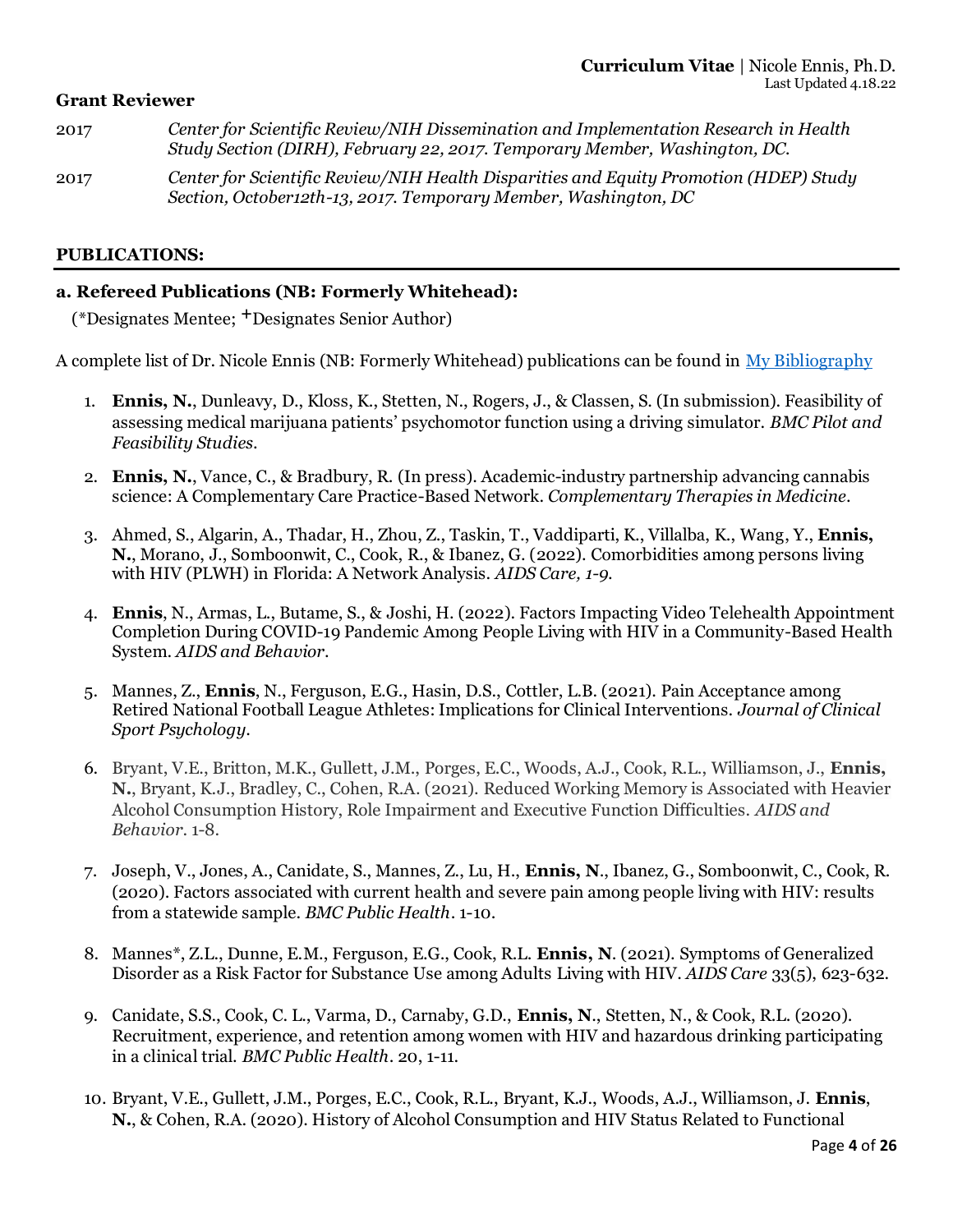Connectivity Differences in the Brain During Working Memory Performance. *Current HIV Research*. 18(3), 181-193.

- 11. Mannes\*, Z. L., Ferguson\*, E.G., Perlstein, W.M., Waxenberg, L.B., Cottler, L.B., **Ennis, N**+. (2020). Negative Health Consequences of pain catastrophizing among retired National Football League athletes. *Health Psychology*. 39(5), 452-462.
- 12. Dunne\*, E. M., Striley, C. W., Mannes\*, Z. L., Asken, B. M., **Ennis,** N., & Cottler, L. B. (2020). Reasons for Prescription Opioid Use While Playing in the National Football League as Risk Factors for Current Use and Misuse Among Former Players. Clinical journal of sport medicine, 30(6), 544-549.
- 13. **Ennis, N.**, Cartagena, G. (2019). Therapeutic writing as a tool to facilitate therapeutic process in the context of living with HIV: A case study examining partner loss. *Psychotherapy*. 57(1), 68-74.
- 14. Chichetto, N. E., Mannes\*, Z. L., Allen, M. K., Cook, R. L., & **Ennis**, **N+**. (2019). HIV care provider perceptions and approaches to managing unhealthy alcohol use in primary HIV care settings: a qualitative study. *Addiction science & clinical practice*, *14*(1), 1-11.
- 15. Dunne\*, E. M., Cook, R. L., & **Ennis, N+**. (2019). Non-planning Impulsivity But Not Behavioral Impulsivity is Associated with HIV Medication Non-adherence. *AIDS and Behavior*, *23*(5), 1297-1305.
- 16. Ferguson\*, E. G., Mannes\*, Z. L., & **Ennis, N+.** (2019). Is marijuana use associated with lower inflammation? Results from waves III and IV of the national longitudinal study of adolescent to adult health. *Drug and alcohol dependence*, *198*, 162-167.
- 17. Mannes\*, Z. L., Hearn\*, L. E., Zhou, Z., Janelle, J. W., Cook, R. L., & **Ennis, N+.** (2019). The association between symptoms of generalized anxiety disorder and appointment adherence, overnight hospitalization, and emergency department/urgent care visits among adults living with HIV enrolled in care. *Journal of behavioral medicine*, *42*(2), 330-341.
- 18. Mannes\*, Z. L., Bryant, V. E., Burrell\*, L. E., Lu, H., Ferguson\*, E. G., Zhou, Z., ... & **Ennis, N+.** (2019). The prevalence and patterns of substance use by birth cohort among HIV-positive adults in Florida. *Aging & mental health*, *23*(4), 515-523.
- 19. Jones, A. A., Gerke, T., **Ennis, N**., Striley, C. W., Crecelius, R., Sullivan, J. E., & Cottler, L. B. (2019). Order in the court? The association between substance use, exposure to violence, risky sexual behaviors & observed court behaviors among women involved in the criminal justice system. Journal of the National Medical Association, 111(2), 134-147.
- 20. Mannes, Z. L., Waxenberg, L. B., Perlstein, W. M., Burrell, L. E. II, Ferguson, E. G., Edwards, M. E., **Ennis, N.** (2019). Prevalence and Correlates of Psychological Distress among Retired Elite Athletes: A Systemic Review. International Review of Sport and Exercise Psychology. 12(1):265-294.
- 21. **Ennis, N**., Bryant, V., & Mannes\*, Z. (2019). Value of perceived support on depressive symptoms and hazardous drinking among underserved HIV+ adults 50 and older. Psychology, health & medicine, 24(3), 355-361.
- 22. Wijayabahu, A. T., Zhou, Z., Cook, R. L., Brumback, B., **Ennis, N**., & Yaghjyan, L. (2019). Healthy behavioral choices and cancer screening in persons living with HIV/AIDS are different by sex and years since HIV diagnosis. *Cancer Causes & Control*, *30*(3), 281-290.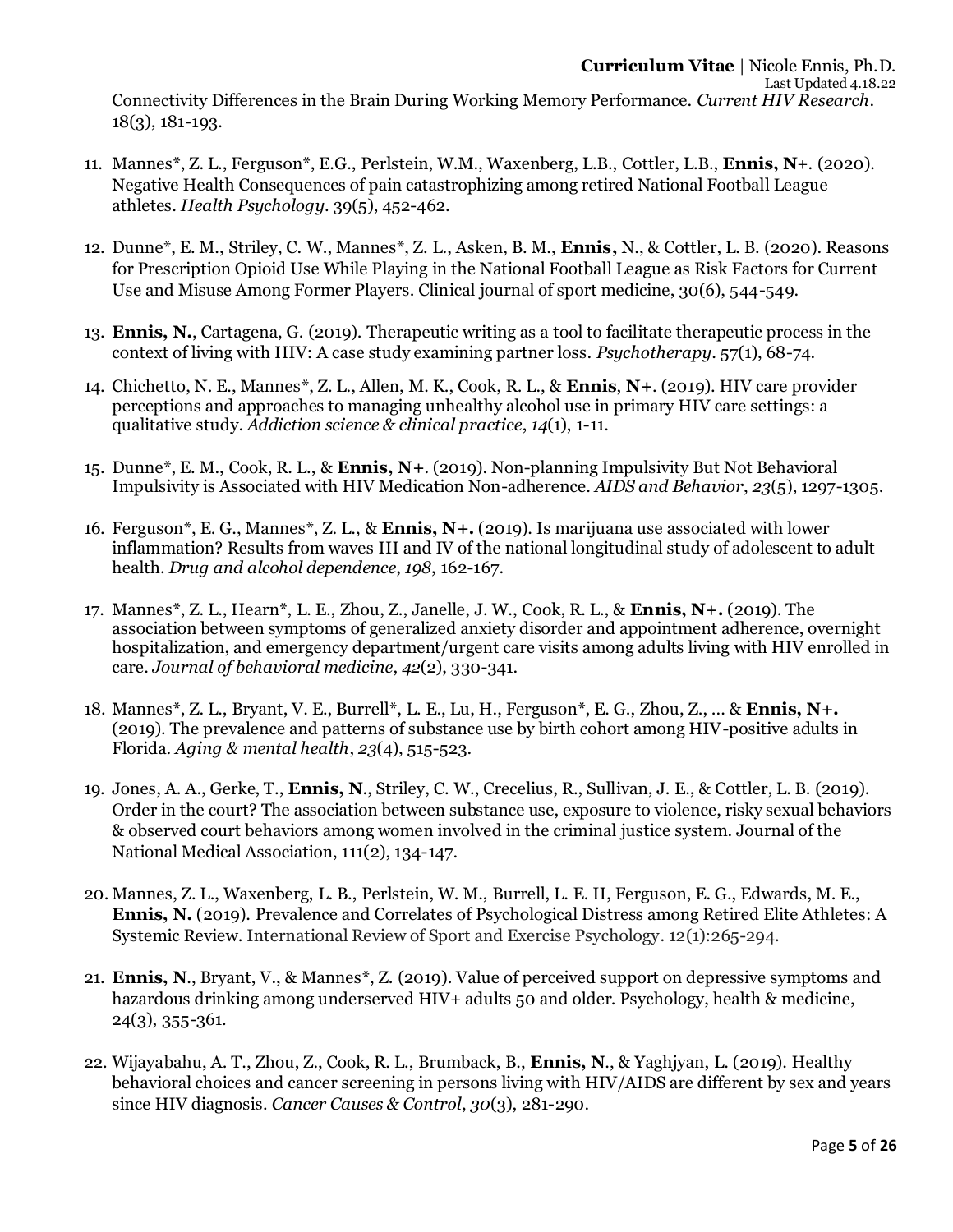- 23. Chichetto, N. E., Plankey, M. W., Abraham, A. G., Sheps, D. S., **Ennis, N**., Chen, X., ... & Cook, R. L. (2019). The Impact of Past and Current Alcohol Consumption Patterns on Progression of Carotid Intima‐Media Thickness Among Women and Men Living with HIV Infection. Alcoholism: Clinical and Experimental Research, 43(4), 695-703.
- 24. Wippold, G.M., Tucker, C.M., Smith, T.M., **Ennis, N**., Kang, S., Guastello, A.D., ... Desmond, F.F. (2019). An Examination of Health-Promoting Behaviors Among Hispanic Adults Using an Activation and Empowerment Approach. *Progress in Community Health Partnerships: Research, Education, and Action 13*(1), 9-17.
- 25. Jones, A. A., Gerke, T., Striley, C. W., Osborne, V., **Whitehead, N.**, & Cottler, L. B. (2019). A longitudinal analysis of the substance abuse, violence, and HIV/AIDS (SAVA) syndemic among women in the criminal justice system. *Journal of psychoactive drugs*, *51*(1), 58-67.
- 26. Cook, C. L., Canidate, S., **Ennis, N**., & Cook, R. L. (2018). Types and delivery of emotional support to promote linkage and engagement in HIV care. *Patient preference and adherence*, *12*, 45.
- 27. Mannes\*, Z. L., Ferguson\*, E. G., Burrell\*, L. E., Cook, R. L., & **Ennis, N+.** (2018). Brief report: the association between recreational versus therapeutic marijuana use on hazardous alcohol consumption and alcohol-associated behavioral consequences among adults living with HIV in Florida. *Harm reduction journal*, *15*(1), 61.
- 28. Mannes\*, Z. L., Burrell\*, L. E., II, E. G. F., Zhou, Z., Lu, H., Somboonwit, C., ... & **Ennis, N+**. (2018). The association of therapeutic versus recreational marijuana use and antiretroviral adherence among adults living with HIV in Florida. *Patient preference and adherence*, *12*, 1363.
- 29. Kelso-Chichetto, N. E., Plankey, M., Abraham, A. G**., Ennis, N**., Chen, X., Bolan, R., & Cook, R. L. (2018). Association between alcohol consumption trajectories and clinical profiles among women and men living with HIV. *The American journal of drug and alcohol abuse*, *44*(1), 85-94.
- 30. Jones, A. A., Gerke, T., Striley, C. W., **Whitehead, N**., Osborne, V., & Cottler, L. B. (2018). One step at a time: a latent transitional analysis on changes in substance use, exposure to violence, and HIV/AIDS risk behaviors among female offenders. *American journal of criminal justice*, *43*(3), 471-485.
- 31. Tucker, C. M., Smith, T. M., Wippold, G. M., **Whitehead, N. E**., Morrissette, T. A., Williams, J. L., ... & Crosier, B. S. (2017). Impact of a university-community partnership approach to improving health behaviors and outcomes among overweight/obese Hispanic adults. *American journal of lifestyle medicine*, *11*(6), 479-488.
- 32. Feldman, E. B., Balise, R., Schiff, E., **Whitehead, N**., & Thomas, E. (2017). Barriers to hepatitis C screening in a minority population: a comparison of hepatitis C and human immunodeficiency virus screening rates at a community STD clinic in Miami, Florida. *Journal of community health*, *42*(5), 921- 925.
- 33. Cook, R. L., Zhou, Z., Kelso-Chichetto, N. E., Janelle, J., Morano, J. P., Somboonwit, C., ... & **Ennis, N**. (2017). Alcohol consumption patterns and HIV viral suppression among persons receiving HIV care in Florida: an observational study. *Addiction science & clinical practice*, *12*(1), 22.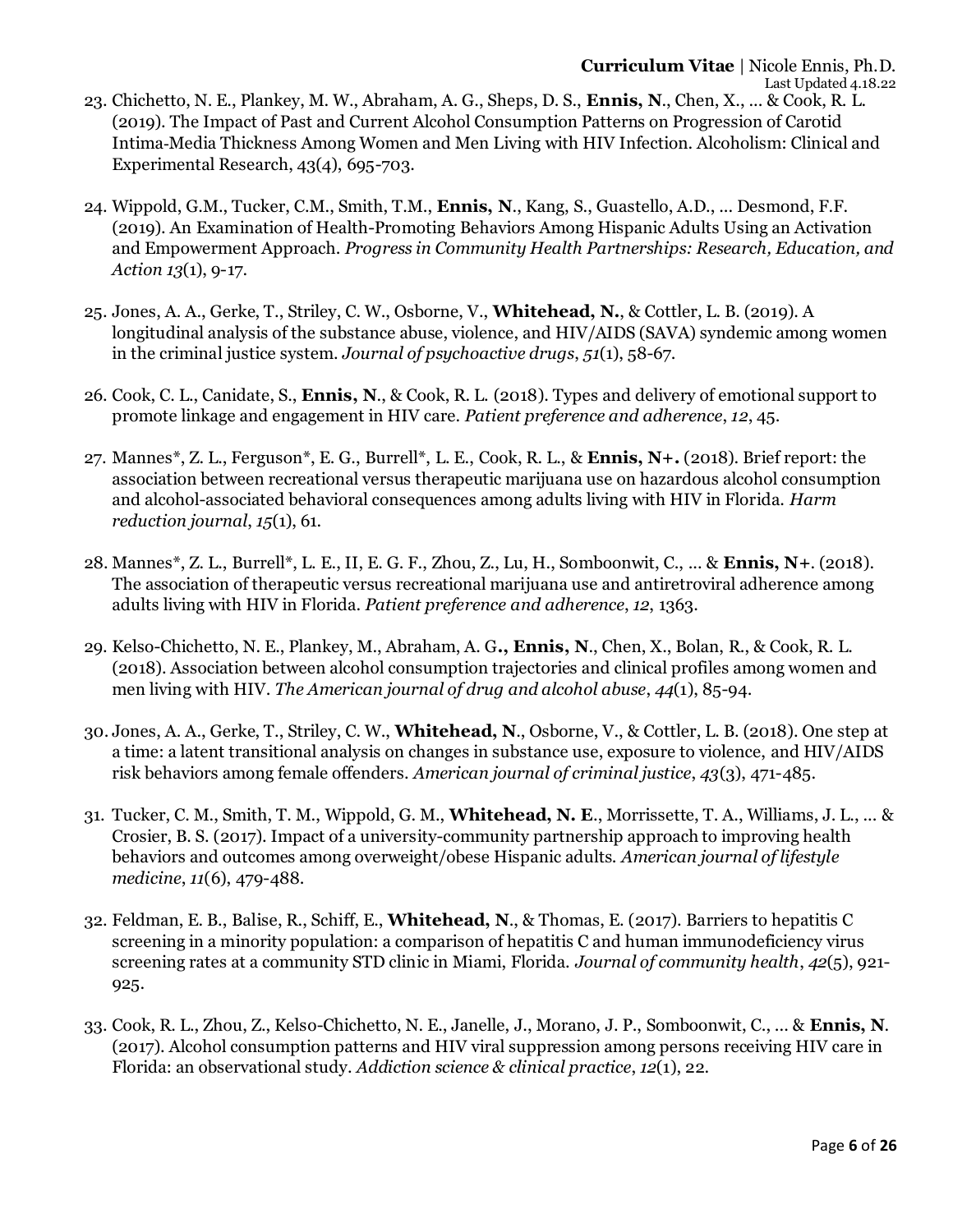- 34. Kacel, E. L., **Ennis, N**., & Pereira, D. B. (2017). Narcissistic personality disorder in clinical health psychology practice: case studies of comorbid psychological distress and life-limiting illness. *Behavioral Medicine*, *43*(3), 156-164.
- 35. Diggins\*, A. D., Hearn\*, L. E., Lechner, S. C., Annane, D., Antoni, M. H., & **Whitehead, N. E+.** (2017). Physical activity in Black breast cancer survivors: implications for quality of life and mood at baseline and 6‐month follow‐up. *Psycho‐oncology*, *26*(6), 822-828.
- 36. Mannes\*, Z. L., Burrell\* II, L. E., Dunne\*, E. M., Hearn\*, L. E., & **Whitehead, N. E.** (2017). Contextualizing psychosocial determinants of alcohol use by age cohorts of adults living with HIV, ages 50 and older. *Journal of the Association of Nurses in AIDS Care*, *28*(2), 279-288.
- 37. **Whitehead, N. E**. (2017). Commentary on Des Jarlais et al.(2017): Robust public health policies as a way forward in the HIV epidemic. *Addiction (Abingdon, England)*, *112*(2), 299.
- 38. Coatsworth, A. M., Scheidell, J. D., Wohl, D. A., **Whitehead, N. E.**, Golin, C. E., Judon-Monk, S., & Khan, M. R. (2017). HIV-related sexual risk among African American men preceding incarceration: associations with support from significant others, family, and friends. *Journal of Urban Health*, *94*(1), 136-148.
- 39. Okafor, C. N., Zhou, Z., Burrell\*, L. E., Kelso, N. E., **Whitehead, N. E**., Harman, J. S., ... & Cook, R. L. (2017). Marijuana use and viral suppression in persons receiving medical care for HIV-infection. *The American journal of drug and alcohol abuse*, *43*(1), 103-110.
- 40. Trenz, R. C., Scherer, M**., Whitehead, N. E**., & Latimer, W. W. (2016). Alcohol use severity and sexual risk behavior among female substance users. *Substance use & misuse*, *51*(13), 1716-1723.
- 41. Mannes\*, Z. L., Burrell\*, L. E., Bryant, V. E., Dunne\*, E. M., Hearn\*, L. E., & **Whitehead, N. E+.** (2016). Loneliness and substance use: The influence of gender among HIV+ Black/African American adults 50+. *AIDS care*, *28*(5), 598-602.
- 42. James, D. C., Harville, C., **Whitehead, N**., Stellefson, M., Dodani, S., & Sears, C. (2016). Willingness of African American women to participate in e-Health/m-Health research. *Telemedicine and e-Health*, *22*(3), 191-197.
- 43. Hearn\*, L. E., **Whitehead, N. E**., Dunne\*, E. M., & Latimer, W. W. (2015). Correlates of trichomonas vaginalis among middle age and older adults who use drugs. *Substance use & misuse*, *50*(12), 1501- 1509.
- 44. Dunne\*, E. M., Burrell\*, L. E., Diggins\*, A. D., **Whitehead, N. E**., & Latimer, W. W. (2015). Increased risk for substance use and health‐related problems among homeless veterans. *The American journal on addictions*, *24*(7), 676-680.
- 45. Hill-Jarrett, T., **Whitehead, N**., Bauer, R., Huggins-Manley, A., & Cohen, R. (2015). C-95 Rasch Analysis of the Frontal Systems Behavior Scale (FrSBe) in a Human Immunodeficiency Virus (HIV) Sample. *Archives of Clinical Neuropsychology*, *30*(6), 597-598.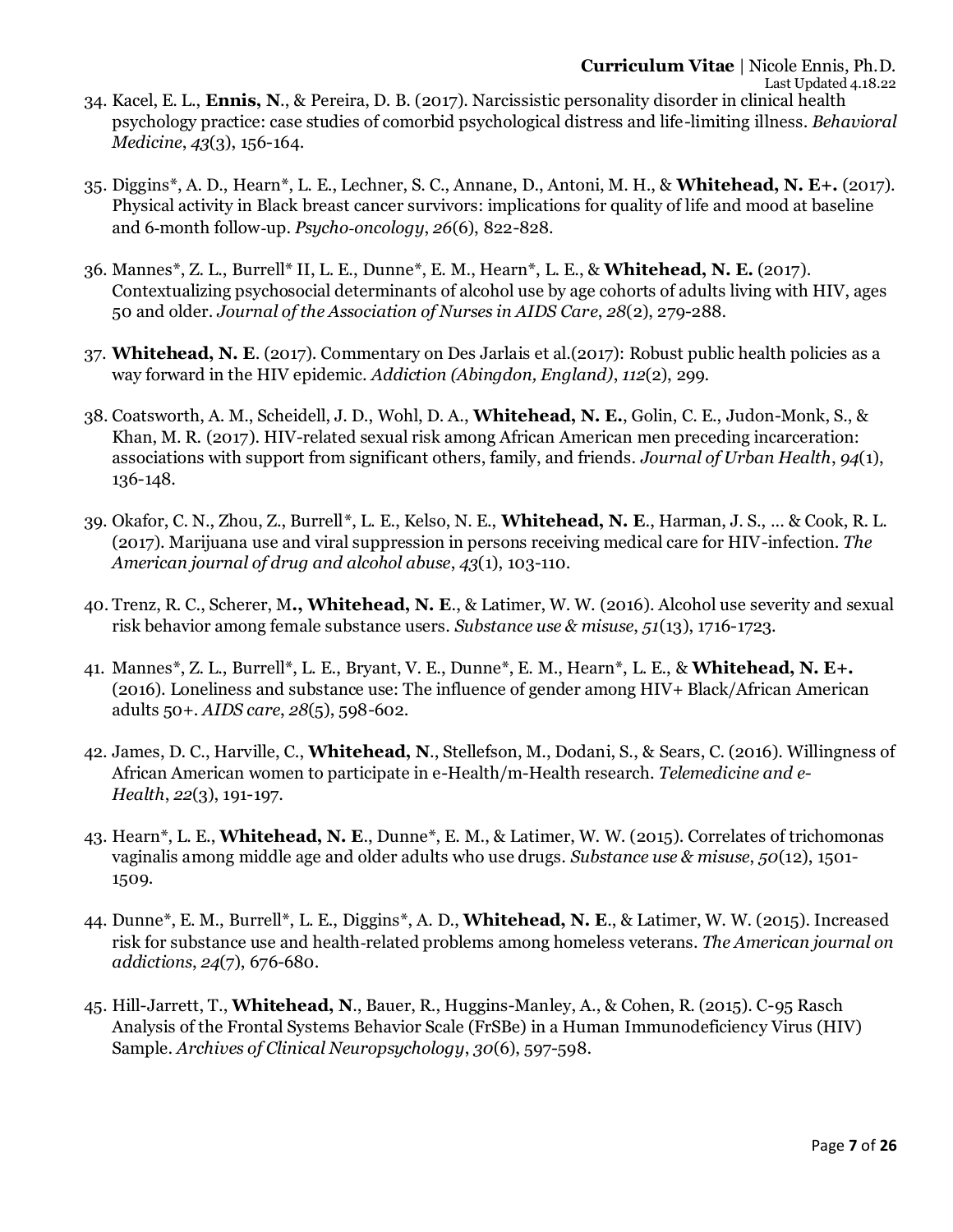47. Hearn\*, L. E., **Whitehead, N. E**., Khan, M. R., & Latimer, W. W. (2015). Time since release from incarceration and HIV risk behaviors among women: The potential protective role of committed partners during re-entry. *AIDS and Behavior*, *19*(6), 1070-1077.

associated neurocognitive disorders. *AIDS and Behavior*, *19*(8), 1430-1437.

- 48. **Whitehead, N. E.**, & Hearn\*, L. E. (2015). Psychosocial interventions addressing the needs of Black women diagnosed with breast cancer: a review of the current landscape. *Psycho‐Oncology*, *24*(5), 497- 507.
- 49. Lechner, S. C., **Whitehead, N. E**., Vargas, S., Annane, D. W., Robertson, B. R., Carver, C. S., ... & Antoni, M. H. (2014). Does a community-based stress management intervention affect psychological adaptation among underserved black breast cancer survivors?. *Journal of the National Cancer Institute Monographs*, *2014*(50), 315-322.
- 50. Keen II, L., **Whitehead, N. E**., Clifford, L., Rose, J., & Latimer, W. (2014). Perceived barriers to treatment in a community-based sample of illicit-drug-using African American men and women. *Journal of psychoactive drugs*, *46*(5), 444-449.
- 51. **Whitehead, N. E**., Hearn\*, L., Trenz, R. C., Burrell\*, L. E., & Latimer, W. W. (2014). Age cohort differences in illicit drug use and hepatitis C among African American substance users. *Journal of addictive diseases*, *33*(4), 314-321.
- 52. Keen II, L., Dyer, T. P., **Whitehead, N. E**., & Latimer, W. (2014). Binge drinking, stimulant use and HIV risk in a sample of illicit drug using heterosexual Black men. *Addictive behaviors*, *39*(9), 1342- 1345.
- 53. **Whitehead, N. E.**, Hearn\*, L. E., & Burrell\*, L. (2014). The association between depressive symptoms, anger, and perceived support resources among underserved older HIV positive Black/African American adults. *AIDS patient care and STDs*, *28*(9), 507-512.
- 54. Jose Miguez-Burbano, M., Espinoza, L., **Ennis Whitehead, N**., E Bryant, V., Vargas, M., L Cook, R., ... & Deshratan, A. (2014). Brain derived neurotrophic factor and cognitive status: the delicate balance among people living with HIV, with and without alcohol abuse. *Current HIV research*, *12*(4), 254-264.
- 55. **Whitehead, N. E.**, Hearn\*, L. E., Marsiske, M., Kahn, M. R., & Latimer, W. W. (2014). Awareness of biologically confirmed HCV among a community residing sample of drug users in Baltimore city. *Journal of community health*, *39*(3), 487-493.
- 56. **Whitehead, N. E**., Trenz, R. C., Keen, L., Rose, J., & Latimer, W. W. (2014). Younger versus older African Americans: patterns and prevalence of recent illicit drug use. *Journal of ethnicity in substance abuse*, *13*(2), 126-138.
- 57. Lopez, C. R., Antoni, M. H., Seay, J., Potter, J., O'Sullivan, M., Fletcher, M. A., ... & **Whitehead, N.** (2013). Stress Management, Depression, and Immune Status in Lower‐Income Racial/Ethnic Minority Women Co‐infected with HIV and HPV. *Journal of applied biobehavioral research*, *18*(1), 37-57.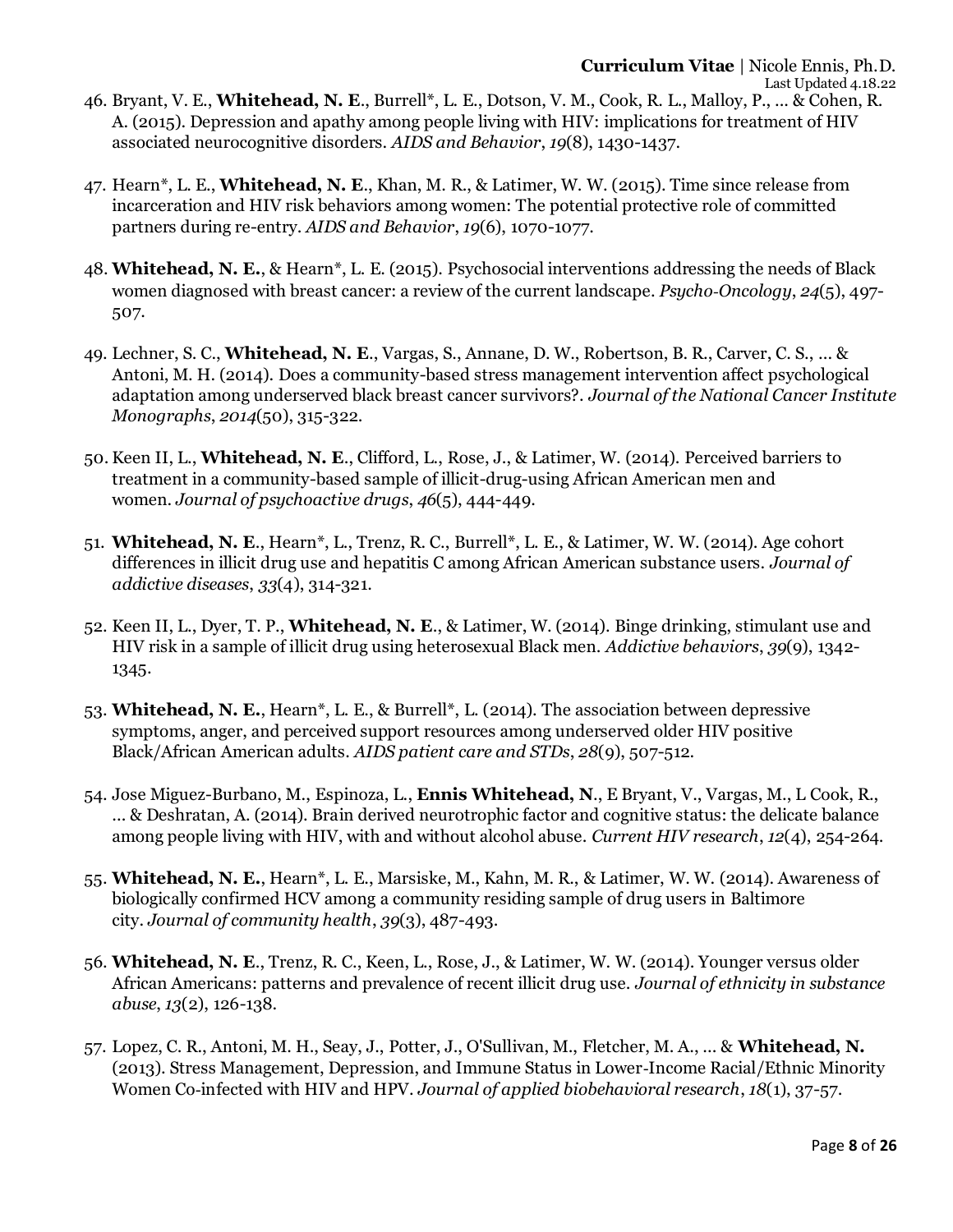- project CARE. *The Counseling Psychologist*, *41*(2), 286-312. 59. Jensen, S. E., Pereira, D. B., **Whitehead, N**., Buscher, I., McCalla, J., Andrasik, M., ... & Antoni, M. H.
- (2013). Cognitive–behavioral stress management and psychological well-being in HIV+ racial/ethnic minority women with human papillomavirus. *Health Psychology*, *32*(2), 227.
- 60. Antoni, M. H., Pereira, D. B., Marion, I., **Ennis, N**., Andrasik, M. P., Rose, R., ... & Efantis-Potter, J. (2008). Stress management effects on perceived stress and cervical neoplasia in low-income HIVinfected women. *Journal of psychosomatic research*, *65*(4), 389-401.
- 61. Rose, R. C., Peake, M. R., **Ennis, N.,** Pereira, D. B., & Antoni, M. H. (2005). Depressive symptoms, intrusive thoughts, sleep quality and sexual quality of life in women co-infected with human immunodeficiency virus and human papillomavirus. *Chronic illness*, *1*(4), 281-287.
- 62. Druley, J. A., Stephens, M. A. P., Martire, L. M., **Ennis, N**., & Wojno, W. C. (2003). Emotional congruence in older couples coping with wives' osteoarthritis: Exacerbating effects of pain behavior. *Psychology and Aging*, *18*(3), 406.
- 63. Hobfoll, S. E., Johnson, R. J., **Ennis, N**., & Jackson, A. P. (2003). Resource loss, resource gain, and emotional outcomes among inner city women. *Journal of personality and social psychology*, *84*(3), 632.
- 64. **Ennis, N. E**., Hobfoll, S. E., & Schröder, K. E. (2000). Money doesn't talk, it swears: How economic stress and resistance resources impact inner‐city women's depressive mood. *American Journal of Community Psychology*, *28*(2), 149-173.
- 65. MacKenzie, J. E., Hobfoll, S. E**., Ennis, N**., Kay, J., Jackson, A., & Lavin, J. (1999). Reducing AIDS risk among inner-city women: a review of the Collectivist Empowerment AIDS Prevention (CE-AP) Program. *Journal of the European Academy of Dermatology and Venereology*, *13*(3), 166-174.
- 66. **Ennis, N. E**. (1998). The impact of economic stress, mastery, and social support on depressive mood among inner-city women (Doctoral dissertation, Kent State University).

## **b. Books, Contributors of Chapter**

- 1. Rozensky, R.H., Pereira, D.B., & **Whitehead, N.E**. (2016). Health psychology assessment. In J. Norcross, G. VandenBos, & D. Freedheim (Editors-in-Chief), L. Campbell, M. Domenech Rodriguez, R. Krishnamurthy, B. Olatunji, & N. Pole (Associate Editors), APA handbook of clinical psychology: Volume 3. Applications and Methods. Washington, DC: American Psychological Association.
- 2. Hobfoll, S., **Ennis, N**., & Kay, J. (2000). The role of resources in the context of interpersonal loss. In Loss and Trauma General and Close relationship Perspectives (Eds.) J. H. Harvey & E. D. Miller (pp.267-285). New York. Brunner-Routledge.

## **c. Unpublished Manuscripts**

1. Lechner, S.C., **Whitehead N.E**., Annane, D.W., Robertson, B.R., & Colas, N.R. (2008). The Life Burdens Scale. Unpublished measure.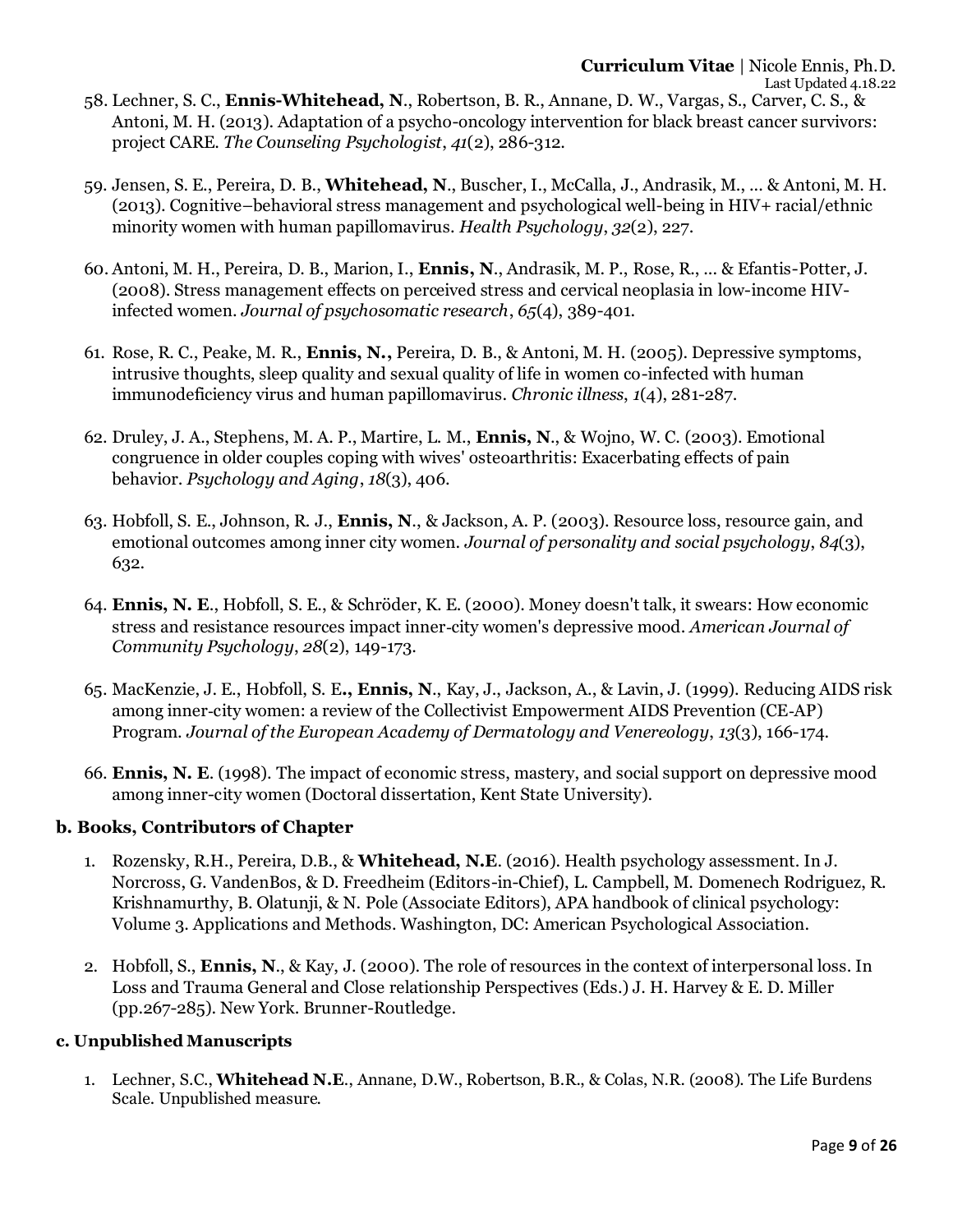### **ABSTRACTS:**

manual.

- 1. Mannes\*, Z.L., Dunne, E.M., Ferguson, E.G., Cottler, L.B., Ennis, N. (2020). History of opioid use as a risk factor for current use and mental health consequences among retired National Football League athletes: A 9-year follow-up investigation. *Drug and Alcohol Dependence*, 215:108251.
- 2. Kacel, E.L., Markham, M.J., Castagno, J., Cardenas-Goicoechea, J., Estores, I.M., Dale, C., Ballou, S., Hanvey, G., Yoon, S., **Ennis, N**., & Price C.C. (2020). Feasibility of a comprehensive yoga intervention for fear of cancer recurrence management in newly diagnosed gynecologic cancers. *Psycho-Oncology*. 29, 99.
- 3. Dunne\*, E.M., Striley, C.W., **Whitehead**, **N.E**., Cottler, L. (2017). Reasons for prescription opioid misuse while playing in the NFL associated with current use and misuse among retired players. *Drug and Alcohol Dependence, 171*, e57.
- 4. Okafor, E., Zhou, Z., Burrell\*, L., Kelso, N., **Whitehead N.E**., Harman J.S., Cook, C.L., Cook, R.L. (2017). Marijuana use and viral suppression in persons receiving medical care for HIVinfection. *The American Journal of Drug and Alcohol Abuse, 43(1),* 103.
- 5. Cook, R.L., Zhou, Z., Janelle, J., Cook, C.L., **Whitehead, N**., Cohen, R., Morano, J., Somboonwit, C., Carter, W., Bryant, K. (2016). Alcohol Consumption Patterns and HIV Viral Load Suppression within the Florida Cohort: An Important Link in the HIV Continuum of Care. *Alcoholism-Clinical and Experimental Research, 40,* 161A.
- 6. Hill-Jarrett, T., **Whitehead, N**., Bauer, R., Huggins-Manley, A., Cohen, R. (2015). C-95Rasch Analysis of the Frontal Systems Behavior Scale (FrSBe) in a Human Immunodeficiency Virus (HIV) Sample. *Archives of Clinical Neuropsychology, 30 (6)*, 597.
- 7. **Whitehead, N.E**., Hearn\*, L.E., & Burrell\*, L.E. (2015). Understanding Factors Influencing Illicit Drug Use Among Undeserved HIV+ Adults 50 and Older. *Annals of Behavioral Medicine, 49*, S233.
- 8. Dunne\*, E., Diggins\*, A., Burrell\*, L., **Whitehead, N. E**., Latimer, W.W. (2015), Increased risk of substance use and health-related problems among male homeless veterans. *Drug and Alcohol Dependence, 100(156)*, e61.
- 9. Diggins\*, A., **Whitehead, N.E**., Annane, D., Carver, C., Antoni, M., & Lechner, S. (2015). Physical Activity Serves Protective Functions for Black Breast Cancer Survivors. *Annals of Behavioral Medicine 49,* S186.
- 10. Wheeler, P., **Whitehead, N.E**., Hearn\*, L., & Latimer, W.W. (2015). Knowledge about the transmission of HIV and HCV: A comparison between injection drug users and non-injection drug users. *Drug & Alcohol Dependence, 146*, e21.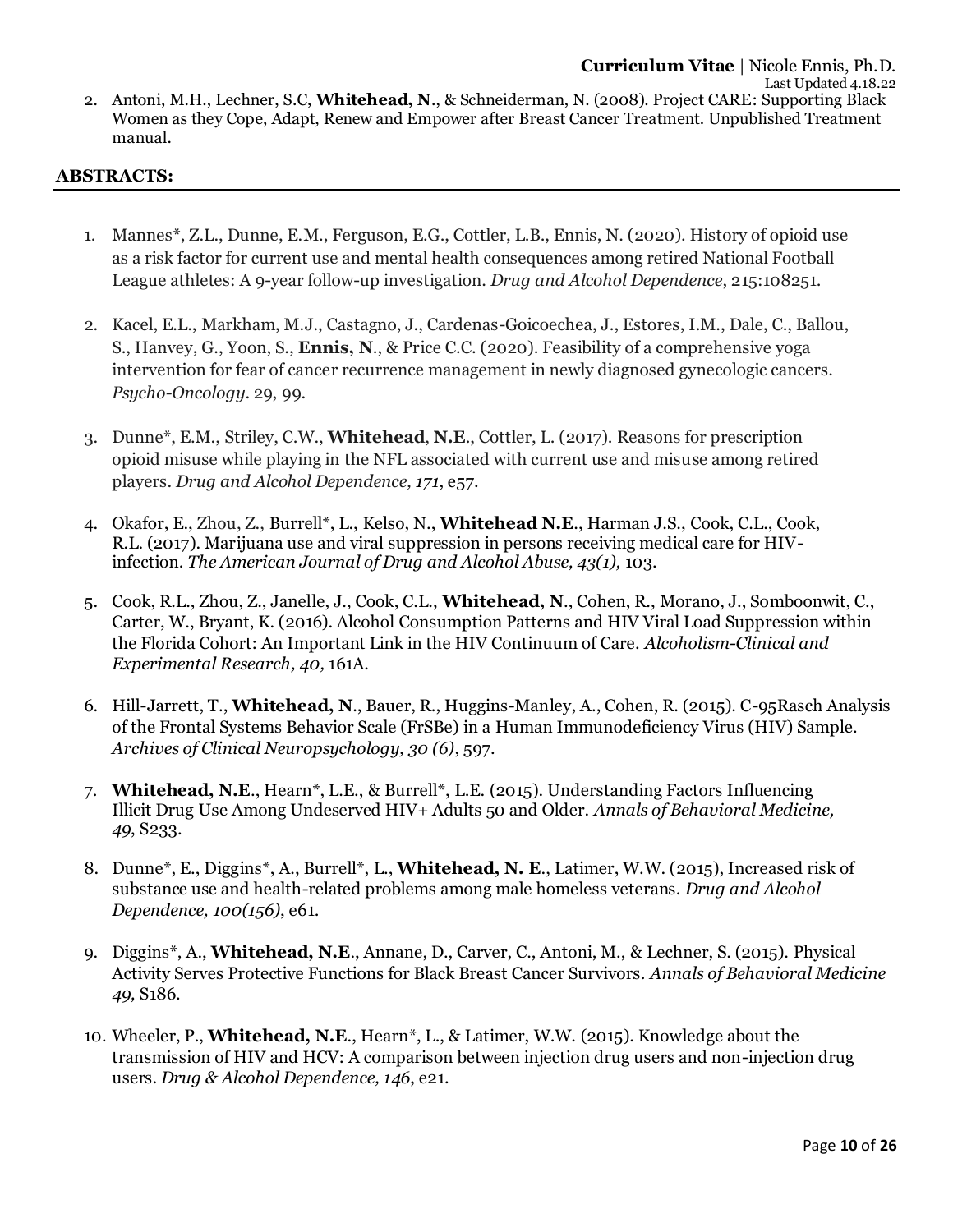- 11. Coatsworth, A. Wohl, D., **Whitehead, N**., Scheidell, J., Golin, C., Monk, S., Brown, S., & Khan, M., (2014). Family, Friend, and Significant Other Support and HIV-related Drug and Sex Risk Prior to Incarceration among African American Men in Prison. *Drug & Alcohol Dependence, 146*, e248.
- 12. **Whitehead, N.E.**, Keen, L., Trenz, R., Rose, J., & Latimer, W.W. (2014). Differences in drug use patterns and HCV among African-American adult drug users. *Drug & Alcohol Dependence, 140*, e242.
- 13. Hearn\*, L., **Whitehead, N.E.**, Khan, M., & Latimer, W. (2014). The association between incarceration history and HIV-related drug risk behaviors. *Drug & Alcohol Dependence, 140*, e84.
- 14. Lechner, S.C., Vargas, S., **Ennis-Whitehead, N**., Annane, D., Robertson, B., Carver, C.S., & Antoni, M.H. (2014). Does a Community-based Stress Management Intervention Affect Outcomes Among Underserved Black Breast Cancer Survivors? *Annals of Behavioral Medicine 47*, S166.
- 15. Hearn\*, L.E., **Whitehead, N.E**., Dunne\*, E.M., & Latimer, W.W. (2014). Age and chronic drug use may increase susceptibility to Trichomonas vaginalis among middle age and older adults. *Annals of behavioral Medicine 47*, S227.
- 16. Bryant, V.E., **Whitehead, N.E**., Cook, R.L., Cohen, R.A. (2014). History of problem drinking is related to learning, memory and global deficits as a function of HIV and hepatitis C status. *Alcoholism: Clinical & Experimental Research, 38,* 275A.
- 17. Lechner, S.C., Vargas, S., **Whitehead, N.E.,** Annane, D.W., Robertson, B.R., & Antoni, M.H. (2012). Subjective social status predicts psycho-oncology outcomes in black breast cancer survivors. *Annals of Behavioral Medicine 43,* S87.
- 18. Lechner, S.C., **Whitehead, N.E**., Annane, D.W., Robertson, B.R., Antoni, M.H., Kobetz-Kerman, E., Phillips, A., Vargas, S., Hazan, G., Carver, C. S. (2012). Acceptability and feasibility of an evidencebased stress management intervention adapted for black breast cancer survivors. *Psycho-oncology, 21*, 33.
- 19. Antoni, M. H., Pereira, D. B., Marion, I., **Ennis, N**., Andrasik, M. P., Rose, R., ... & Efantis-Potter, J. (2009). Stress management effects on perceived stress and cervical neoplasia in low-income HIVinfected women (vol 65, pg 389, 2008). *Journal of Psychosomatic Research, 67(5),* 463.
- 20. Antoni, M., Pereira, D., **Ennis, N.**, Marion, I., McCalla, J., Peake, M., & Fletcher, M. (2007). Cognitivebehavioral stress management reduces urinary cortisol and cervical neoplasia among HIV plus women with human papillomavirus (HPV) infection. *Psycho-Oncology, 16*, S96.
- 21. **Ennis, N.,** Pereira, D.B., Danielson, A., Peake, M., Ashby, M., Kumar, M., O'Sullivan, M.J., Antoni, M.H. (2002). The relationship between mood disturbance and cortisol in HIV+ women with HPV infection. *Psychosomatic Medicine, 64,* 113.

## **PAPER & POSTER PRESENTATIONS:**

(\*Designates Mentee)

## **a. International**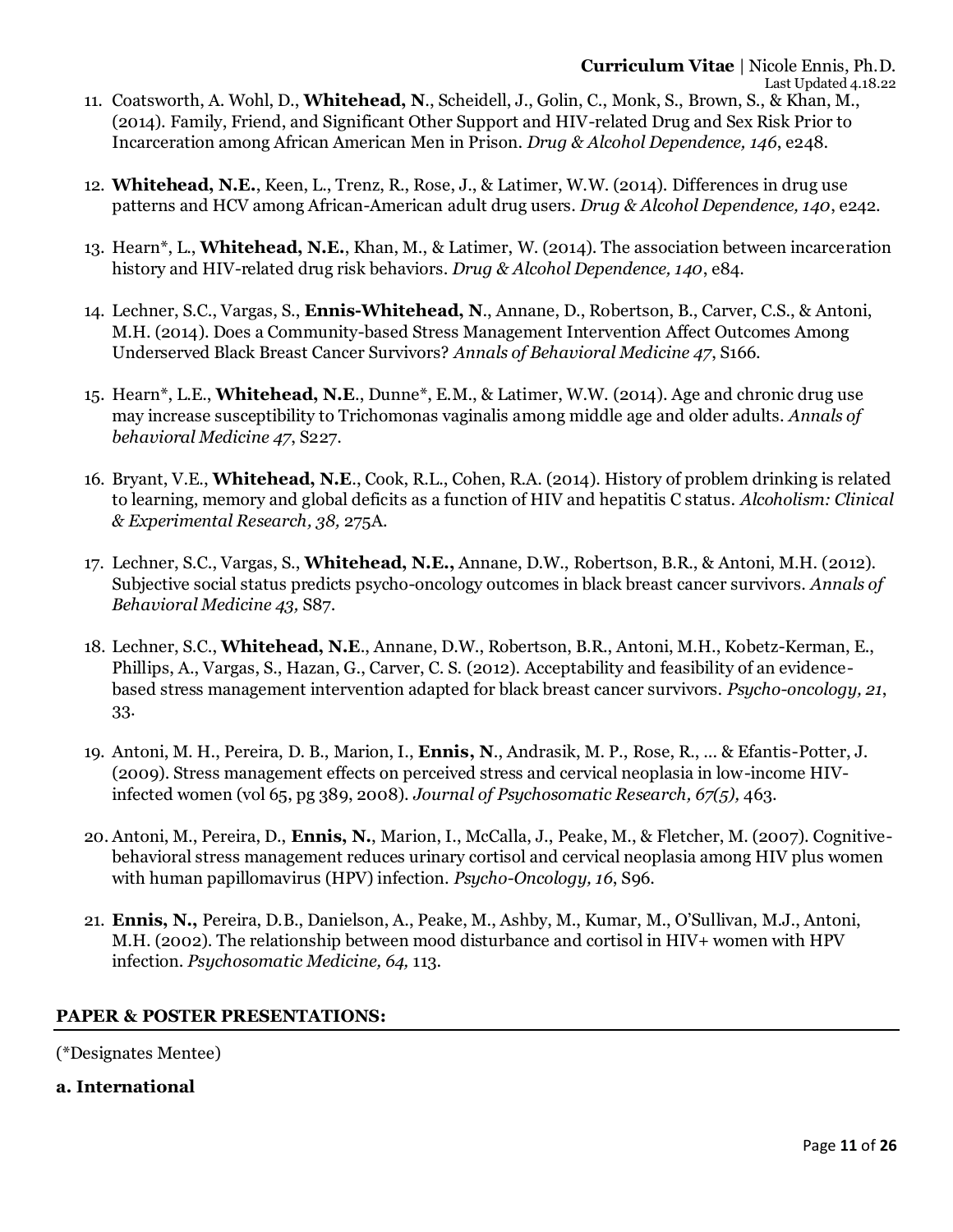- 1. Ennis, N., Butame, S., Armas, L. (2021). Barriers Impacting Telehealth Medical Appointment Adherence Among People Living with HIV/AIDS. Paper presented at the Conference on Retroviruses and Opportunistic Infections 2021 (vCROI 2021).
- 2. Mannes\*, Z.L., L, H., Cook R., & **Whitehead, N.E+.** (June 2017). The Prevalence and Patterns of Substance Use Across Age Cohorts in HIV+ Adults Within the State of Florida. Poster presentation at the College on Problems of Drug Dependence 79th Annual Scientific Meeting, Montreal, Canada
- 3. Antoni, M., Pereira, D., **Ennis, N**., Marion, I., McCalla, J., Peake, M., ... & Fletcher, M. (September 2007). Cognitive-behavioral stress management reduces urinary cortisol and cervical neoplasia among HIV plus women with human papillomavirus (HPV) infection. In Psycho-Oncology (Vol. 16, No. 9, pp. S96-S96). The Atrium, Southern Gate, Chichester PO19 8SQ, W Sussex, England: John Wiley & Sons Ltd.
- 4. **Ennis, N.E**., Pereira, D.B., Danielson, A., Peake, M., Ashby, M., Kumar, M., O'Sullivan, M.J., Antoni, M.H. (March 2002). The relationship between mood disturbance and cortisol in HIV+ women with HPV infection. *Citation Poster* Presented at the 60th Annual Scientific Meeting of The American Psychosomatic Society. Barcelona, Spain.

## **b. National**

- 1. **Ennis, N**., Cheng, D., Blokhina, E., Raj, A., Walley, A. Y., Sisson, E., Bendiks, S., Palfai, T., Dunne\*, E., PhD, Cook, R., Krupitsky, E., Samet, J. (2019). Impulsivity and Linkage to Care Among Substance Users in St. Petersburg Russia. Poster presented at the Collaborative Perspectives on Addiction Annual Meeting, Providence, RI.
- 2. Dunne\*, E., Mannes\*, Z., Zhou, Z., Cook, R., & **Ennis, N+.** (2019). Depression and Prescription Opioid Misuse among People Living with HIV: The Moderating Role of Impulsivity. Poster presented at the Collaborative Perspectives on Addiction Annual Meeting, Providence, RI.
- 3. Hearn\*, L., Young, M. E., Pereira, D., Daily, K., Perlstein, W., Tiwary, K., & **Ennis, N+**. (2019). A qualitative examination of patient narrative use among women diagnosed with early-stage breast cancer. Paper presented at the American Psychosocial Oncology Society 16th Annual Meeting, Atlanta, GA.
- 4. Ferguson\*, E. & **Ennis, N+**. (2018). The Association between Marijuana Use and C -reactive protein: A Longitudinal Analysis. Paper Presented at the Add Health Users Conference, Bethesda, MD
- 5. Mannes\*, Z.L., Ferguson\*, E., Cook R., & **Ennis, N+**. (2018). The Association between Recreational versus Therapeutic Marijuana Use on Hazardous Alcohol Consumption and Alcohol Associated Behavioral Consequences among Adults Living with HIV. Presented at College on Problems of Drug Dependence. San Diego, CA.
- 6. **Ennis, N**., Mannes\*, Z., Zhou, Z., Somboonwit, C., Spencer, E., Cook, R. (2017). Implementation of an Academic-Public Partnership to Examine the Relationship between Marijuana Use and Durable Viral Suppression. Presented at the 10th Annual Conference on the Science of Dissemination and Implementation in Health, Arlington, VA.
- 7. **Ennis, N**., Mannes\*, Z.L., Zhou, Z., Soombonwit, C., Spencer, E., & Cook R (2017). Implementation of an Academic-Public Partnership to Examine the Relationship between Marijuna Use and Durable Viral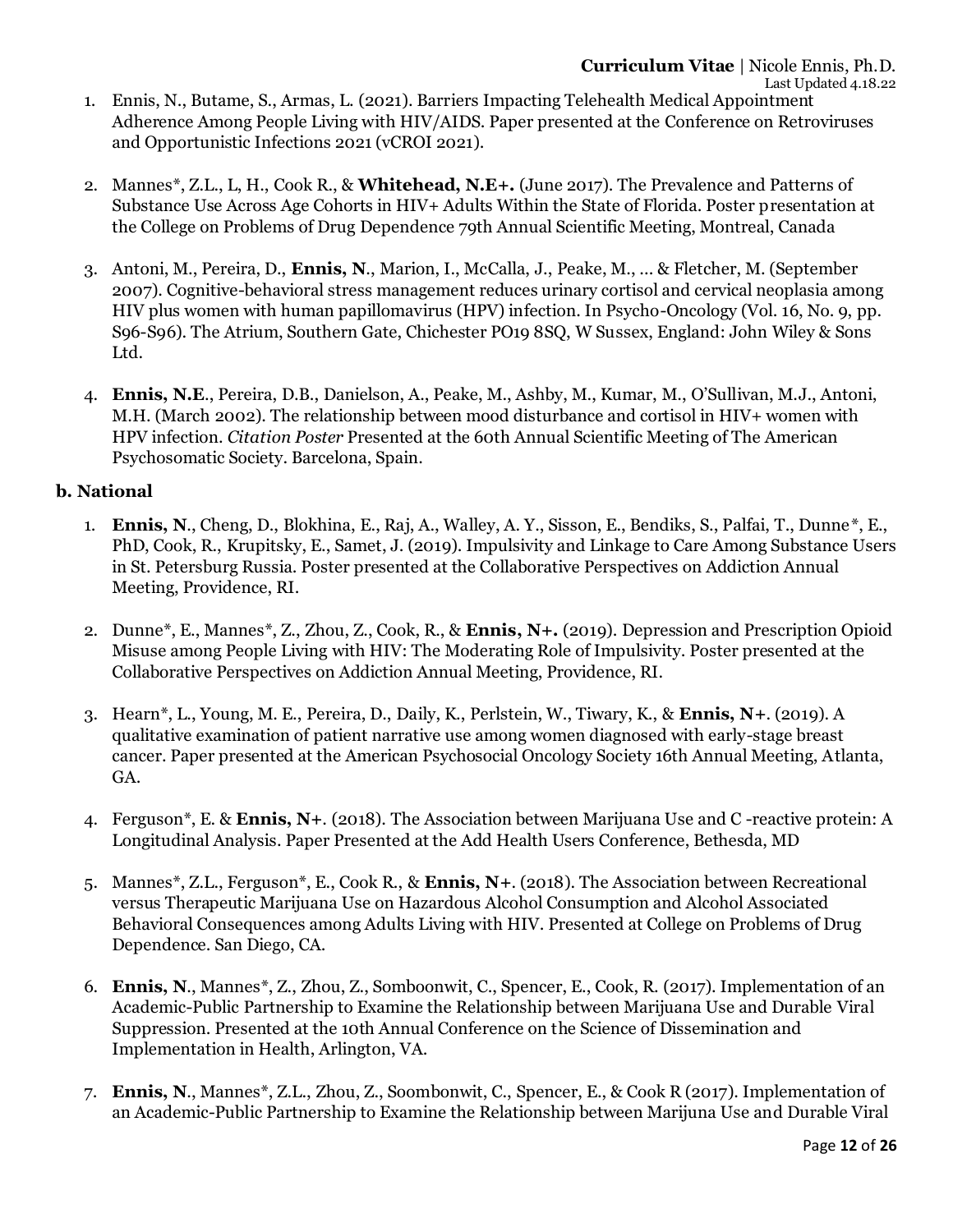Suppression. Poster presented at the 10th Annual Conference on the Science of Dissemination and Implementation in Health, Arlington, VA.

- 8. **Ennis, N**., Kelso-Chichetto, N., & Cook, R. (September 2017). Improving substance use interventions in HIV care in the public healthcare system: Understanding provider needs. Poster presentation at the 4th Biennial Society for Implementation Collaboration, Seattle, WA.
- 9. Diggins\*, A.D., & **Whitehead, N.E+**. (March 2017). Culture as an Asset: A Qualitative Examination of the Influence of Culture on Engagement in Physical Activity among Black Women. Oral presentation presented at the 2017 Society of Behavioral Medicine Annual Meeting, San Diego, CA.
- 10. Diggins\*, A.D., Burrell\* II, L.E. **Whitehead, N.E**., Hearn\*, L., Annane, D., Antoni, M., Lechner, S (April 2016). Physical activity in Black breast cancer survivors: implications for quality of life and mood at baseline and 6-month follow-up. Poster presentation at the 2016 Florida Statewide Graduate Student Research Symposium, Gainesville, FL.
- 11. Cook, R.L., Zhou, Z., Kelso, N., **Whitehead, N**., Cook, C., Harman, J., Bryant, K., Poschman. K.. Grigg. B. (June 2016). Does hazardous drinking contribute to gender and racial disparities in healthcare engagement and viral load suppression among persons living with HIV? Oral Presentation. 2016 Epidemiology Congress of the Americas. Miami, FL.
- 12. Cook, R. L., Zhou, Z., Janelle, J., **Whitehead, N**., Cook, C. L., Cohen, R., Morano, J.,…Bryant, K. (June 2016). Relationship of heavy drinking and binge drinking to HIV viral suppression within a new HIV cohort in Florida. Poster presented at the 2016 Annual Meeting of the Research Society on Alcoholism, New Orleans, LA.
- 13. **Whitehead, N.E**., Wheeler, P., Annane, D., Robertson, B., Antoni, M., Lechner, S.L. (2016) Racial identity attitudes and health related quality of life among Black breast cancer survivors. Paper presented at the 37th Annual Meeting of the Society of Behavioral Medicine. Washington, DC.
- 14. Cook, R.L., Zhou, Z., **Whitehead, N**., Cook, C., Brumback, B., Janelle, J., Somboonwit, C., Carter, W., Martinez, Y., Poschman, K., Bryant, K. (December 2015). Substance use, mental health symptoms, and HIV viral suppression in the new Florida Cohort. Poster presentation at the 2015 National HIV Prevention Conference (CDC). Atlanta, GA.
- 15. **Whitehead, N.E**., Lechner, S.L., & Annane, D.A. (2015). Acceptability of a digital translation of a culturally enhanced self management tool for black breast cancer survivors. Poster at the 8th Annual Conference on the Science of Dissemination and Implementation. Washington DC. December 2015.
- 16. Cook, R.L., Zhou, Z., Okafor, E., Cook, C., Burrell\*, L., **Whitehead, N.E**., Harman, J.E. (June 2015) Marijuana use and undetectable HIV viral load in persons living with HIV (PLWH) in Florida. Abstract for College on Problems of Drug Dependence (CPDD). Phoenix, AZ.
- 17. **Whitehead, N.E**., Hearn\*, L.E., & Burrell\*, L.E. (April 2015). Understanding Factors Influencing Illicit Drug Use Among Undeserved HIV+ Adults 50 and Older. Poster Presented at the Society of Behavioral Medicine Annual Meeting. San Antonio, TX.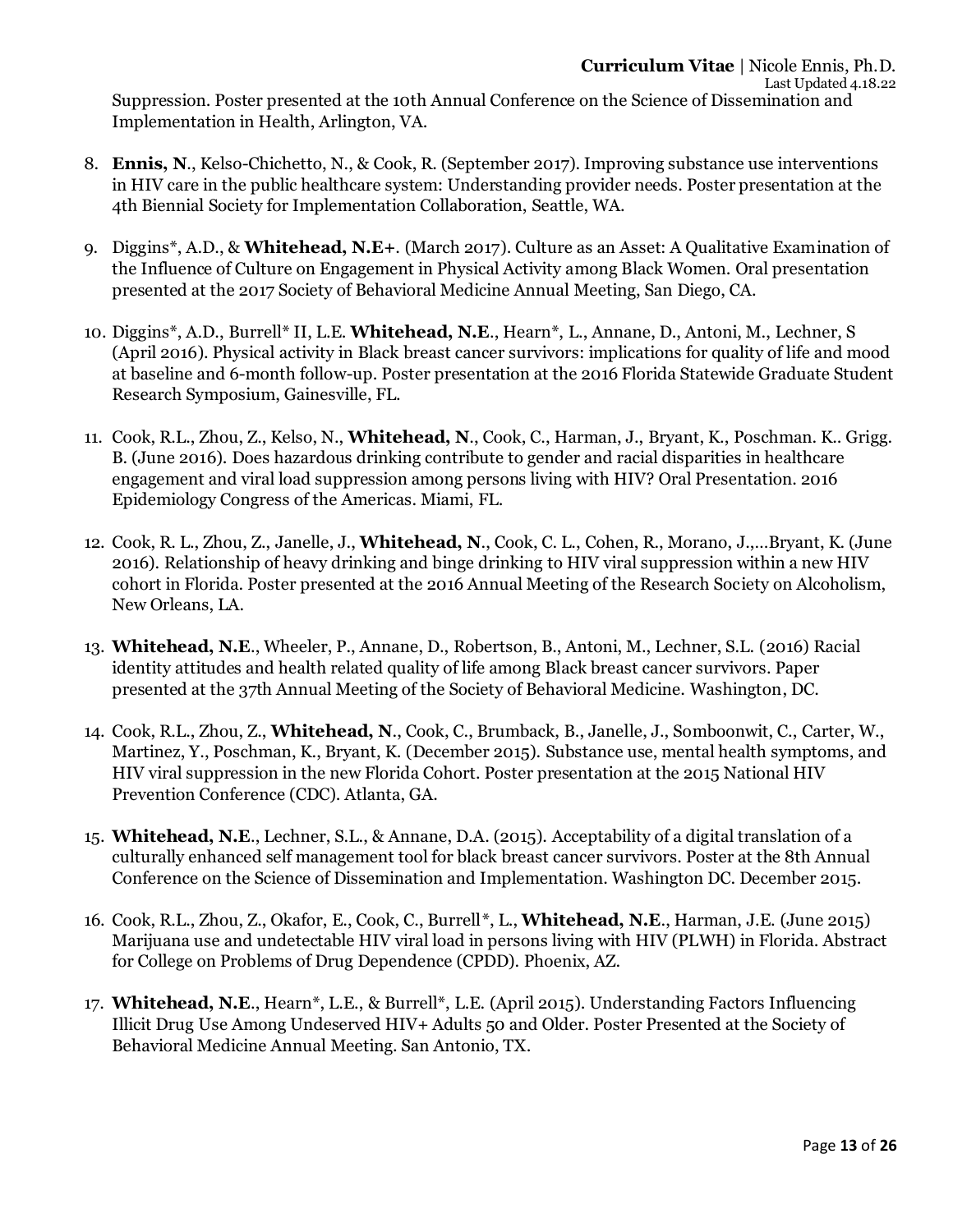- 18. Diggins\*, A., **Whitehead, N.E**., Annane, D., Carver, C., Antoni, M., & Lechner, S. (April 2015). Physical Activity Serves Protective Functions for Black Breast Cancer Survivors. Poster presented at the 2015 Society of Behavioral Medicine Conference, San Antonio, TX.
- 19. Burrell II\*, L.E., Stubbs, L., Bryant, V.E., Diggins\*, A., **Whitehead, N.E**., Cook, R., and Centers for Disease Control and Prevention (2015). STIs and Disclosure of Same-Sex Attraction: Implications for Prevention as Treatment. Poster presentation at the National AIDS Education and Service for Minorities (NAESM) Leadership Meeting. Atlanta, Georgia.
- 20. Burrell II\*, L.E., **Whitehead, N.E.,** Hearn\*, L.E., Bryant, V.E., & Latimer, W.W. (November 2014). Influence of illicit drug use on prosocial economic behaviors: Implications for treatment. Poster presentation at the 2014 American Public Health Association Conference, New Orleans, Louisiana.
- 21. Bryant, V.E., **Whitehead, N.E.**, Cook, R.L., Cohen, R.A. (June 2014). History of problem drinking is related to learning, memory and global deficits as a function of HIV and hepatitis C status. Poster to be presented at the Research Society on Alcoholism conference in June 2014, Bellevue, WA.
- 22. Wheeler\*, P. **Whitehead, N.E**., Hearn\*, L.E., Burrell\*, L., & Bryant, V.E. (June 2014). Knowledge about the transmission of HIV and HCV: A comparison between injection and non-injection drug users. Paper presented at the College of Problems on Drug Dependence, June 2014, San Juan, Puerto Rico.
- 23. Coatsworth, A. Wohl, D., **Whitehead, N**., Scheidell, J., Golin, C., Monk, S., Brown, S., & Khan, M. (June 2014). Family, Friend, and Significant Other Support and HIV-related Drug and Sex Risk Prior to Incarceration among African American Men in Prison. Poster presented at the College of Problems of Drug Dependence, June 2014, San Juan, Puerto Rico.
- 24. Burrell\* II, L.E., **Whitehead, N.E**., Hearn\*, L.E., Bryant, V.E., Diggins\*, A., & Latimer, W.W. (April 2014). Transactional Sex and Executive Functioning are Associated with Sexually Transmitted Infections in Men. Poster presentation at the 2014 Public Health and Health Professions Conference, Gainesville, Florida.
- 25. Hearn\*, L.E., Wheeler, P.B., **Whitehead, N.E**., Burrell\*, L.E., & Bryant, V.E. (January 2014). Predictors of heavy drinking among HIV+ African American adults age 50 and older: A discriminant function analysis. Poster presentation at the 2014 Southern HIV & Alcohol Research Consortium (SHARC) Conference, Miami, Florida.
- 26. Bryant, V.E., **Whitehead, N.E**., Burrell\*, L.E. II, Hearn\*, L.E., Cook, R.L., Cohen, R.A. (January, 2014). Depression, apathy and alcohol dependence: Possible prognostic indicators for HAND? Poster session presented at the Southern HIV Alcohol Research Consortium conference, Miami, FL.
- 27. Hearn\*, L.E., **Whitehead, N.E**., Dunne\*, E.M., & Latimer, W.W. (April 2014). Age and chronic drug use may increase susceptibility to Trichomonas vaginalis among middle age and older adults. Poster presentation at Society of Behavioral Medicine Annual Meeting, Philadelphia, PA.
- 28. **Whitehead, N.E**., Trenz, R., Keen, L., Rose, J., & Latimer, W. (October 2013). Race by age crossover effect: Substance use among mid life and older African Americans. Paper Presented at the 141st American Public Health Association Annual Meeting, Boston, MA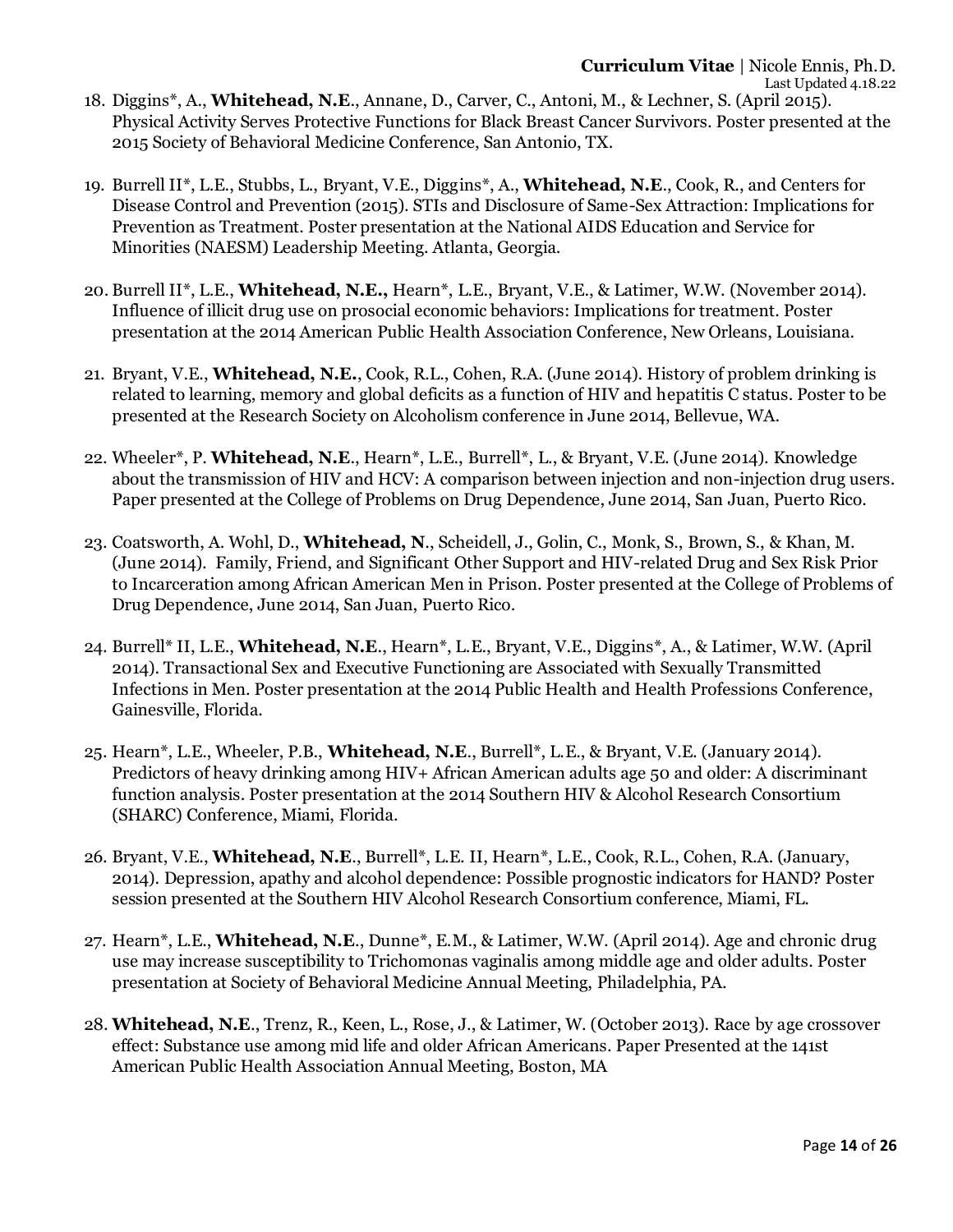30. Hearn\*, L., **Whitehead, N.E**., Khan, M., & Latimer, W. (June 2013). The association between incarceration history and HIV-related drug risk behaviors. Poster presented at The College on Problems of Drug Dependence Annual Meeting, San Diego, CA.

American Public Health Association Annual Meeting, Boston, MA.

- 31. **Whitehead, N.E**., Keen, L., Trenz, R., Rose, J., & Latimer, W. (June 2013). An examination of aging and differences in drug use patterns and HCV outcomes among African American Adult Drug Users. Poster Presented at the College on Problems of Drug Dependence 75th Annual Meeting, San Diego, CA
- 32. Lechner, S.C., Vargas, S., **Whitehead, N.E**., Annane, D.W., Robertson, B.R., Carver, C., & Antoni, M.H. (April 2013). Cancer-related benefit finding is associated with psychosocial outcomes among underserved Black breast cancer survivors. Invited Address: Society of Behavioral Medicine.
- 33. Tomich, P. L., Revenson, T. A., Lepore, S. J., Lechner, S. C., **Ennis-Whitehead, N**., Annane, D. W., ... & Park, C. L. (March 2013). Toward a Better Understanding of Meaning and Benefit Finding Following Cancer: 10 Years Later. In Annals of Behavioral Medicine (Vol. 45, pp. S165-S165). 233 Spring St, New York, NY, 10013 USA: Springer.
- 34. Fletcher, Mary A.; Lopez, C. R.; Antoni, M. H.; Pereira, D.; Seay, J.; **Whitehead, N**.; Potter, J.; and O'Sullivan, M. (2013) Stress Management, Depression and Immune Status in Lower Income Racial/Ethnic Minority Women Co-infected with HIV and HPV. Faculty Proceedings, Presentations, Speeches and Lectures*.* 357.
- 35. Byrne, M.M., Studts, J.L., Hawley, S., Bauza., C., D'Almeida., H., Fagerlin, A., Gluck., S., Goodman, K., Hurley, J. ,Schmitz, S., Stableford, S., Vinard., A., **Whitehead, N.E**. (October 2012). A targeted decision aid for minority participation in cancer clinical trial: Effect on knowledge, preparedness for decision making, and willingness to participate. Poster presented at the Society for Medical Decision Making.
- 36. Byrne, M.M., Studts, J.L., Hawley, S., Bauza., C., D'Almeida., H., Fagerlin, A., Gluck., S., Goodman, K., Hurley, J. ,Schmitz, S., Stableford, S., Vinard., A., **Whitehead, N.E.** (October 2012). Reactions to a targeted decision aid for minority participation in cancer clinical trials and its effect on attitudes participation. Poster presented at the Society for Medical Decision Making.
- 37. Byrne, M.M., Studts, J.L., Schmitz, S., Vinard, A., Gonzalez, A., D'Almeida, H., Bauza, C., **Whitehead, N**., Stableford, S., Fagerlin, A., Hawley, S.T. (April 2012). Minority cancer survivors' attitudes and experiences related to participation in cancer clinical trials. Poster presented at Society for Clinical Trials 33rd Annual Meeting, Phoenix, AZ.
- 38. Byrne, M.M., Studts, J.L., Schmitz, S., Vinard, A., Gonzalez, A., D'Almeida, H., Bauza, C., **Whitehead, N**., Stableford, S., Fagerlin, A., Hawley, S.T. (April 2012). Development of a decision aid to improve minority cancer patients' decisions about participating in clinical trials. Poster presented at the Society for Clinical Trials 33rd Annual Meeting, Phoenix, AZ.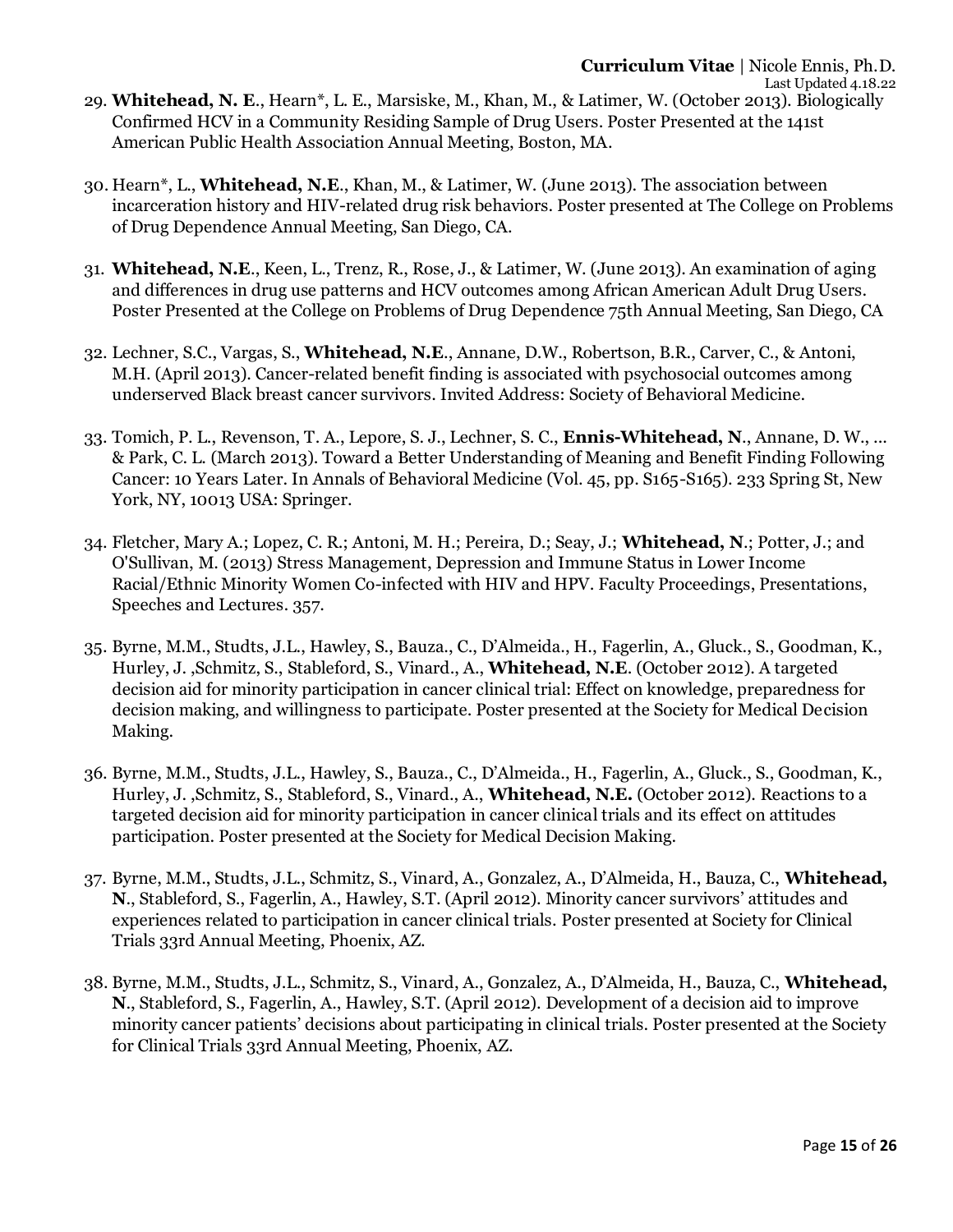- 39. Lechner, S.C., Vargas, S., **Whitehead, N.E**., Annane, D.W., Robertson, B.R., & Antoni, M.H. (April 2012). Subjective social status predicts psycho-oncology outcomes in black breast cancer survivors. Paper presented at the annual meeting of Society of Behavioral Medicine, New Orleans, LA.
- 40. Lechner, S.C., **Whitehead, N.E**., Annane, D.W., Robertson, B.R., Antoni, M.H., Kobetz-Kerman, E., Phillips, A., Vargas, S., Hazan, G., Carver, C.S. (February 2012). Acceptability and feasibility of an evidence-based stress management intervention adapted for black breast cancer survivors. Paper presented at the annual meeting of American Psychosocial Oncology Society, Miami, FL.
- 41. Buscher, I., Pereira, D., Kumar, M., Antoni, M., Rose, R., Peake, M., **Ennis, N**., (March 2004). Depression, cortisol and sleep disturbances in HIV+HPV+ Women. Poster presented at the American Psychosomatic Society's 62nd Annual Scientific Meeting, Orlando, Florida.
- 42. Rose, R., Peake, M., Buscher, I., **Ennis, N**., Pereira, D., Antoni, M. (August 2004). Depressive Symptoms, Intrusive Thoughts, and Sexual quality of life in HIV+HPV+ Women. Poster presentation at the American Psychological Association's Annual Convention, Honolulu, Hawaii.
- 43. **Ennis, N.E**., Antoni, M.H., Ironson, G., Duran, R.E.F., Gonzalez, J., Penedo, F., Klimas, N., Fletcher, M.A., Schneiderman, N. (March 2003). The relationship between dispositional optimism, coping selfefficacy, and physical symptoms in HIV+ men and women. Poster Presentation at the 24th Annual Meeting of the Society of Behavioral Medicine. Salt Lake City, Utah.
- 44. Pereira, D.B., **Ennis, N**., Danielson, A., Peake, M., Rose, R., McCalla, O'Sullivan, M.J., & Antoni, M.H. (March 2003). Cognitive behavioral stress management (CBSM) improves positive affect and social support in HIV+ women with abnormal Papanicolaou smears. Paper presentation at the American Psychosomatic Society's 61st Annual Scientific Meeting, Phoenix, AZ.
- 45. Haritos, M., Pereira, D., Peake, M., **Ennis, N**., Danielson, A., O'Sullivan, M., Antoni, M. (March 2003). Emotional support as a predictor of higher cytotoxic/suppressor T lymphocyte percentage in women with human immunodeficiency virus and human papillomavirus. Poster presentation at the American Psychosomatic Society's 61st Annual Scientific Meeting, Phoenix, Arizona.
- 46. **Ennis, N**., Stephens, M.A.P., Martire, L.M., & Druly, J.A. (November 1999). Couples coping with chronic illness: Evidence for emotional contagion. Poster presented at the 52nd Annual Scientific Meeting Program of The Gerontological Society of America. San Francisco, CA.
- 47. Hobfoll, S., Schroder, K., **Ennis, N**., Monnier, J., Reshick, H., Seals, B., Benight, C., Norris, F. (June 1999). Resource loss and gain: A standard for understanding stress in the real world. Symposia presented at the 7th Biennial Conference on Community Research and Action. New Haven, CT.
- 48. Hobfoll, S., Hobfoll, I., Jackson, T., McKenzie, J., **Ennis, N.**, Kay, J., & Bansal, A. (June 1999). Fostering collectivist empowerment: AIDS prevention among inner city and ethnic minority women. Workshop conducted at the 7th Biennial Conference on Community Research and Action. New Haven, CT.
- 49. **Ennis, N**., & Hobfoll, S. (April 1998). Inner City Women, Economic Stress and Depression. Poster presented at the 70th Annual Meeting of the Midwestern Psychological Association. Chicago, IL.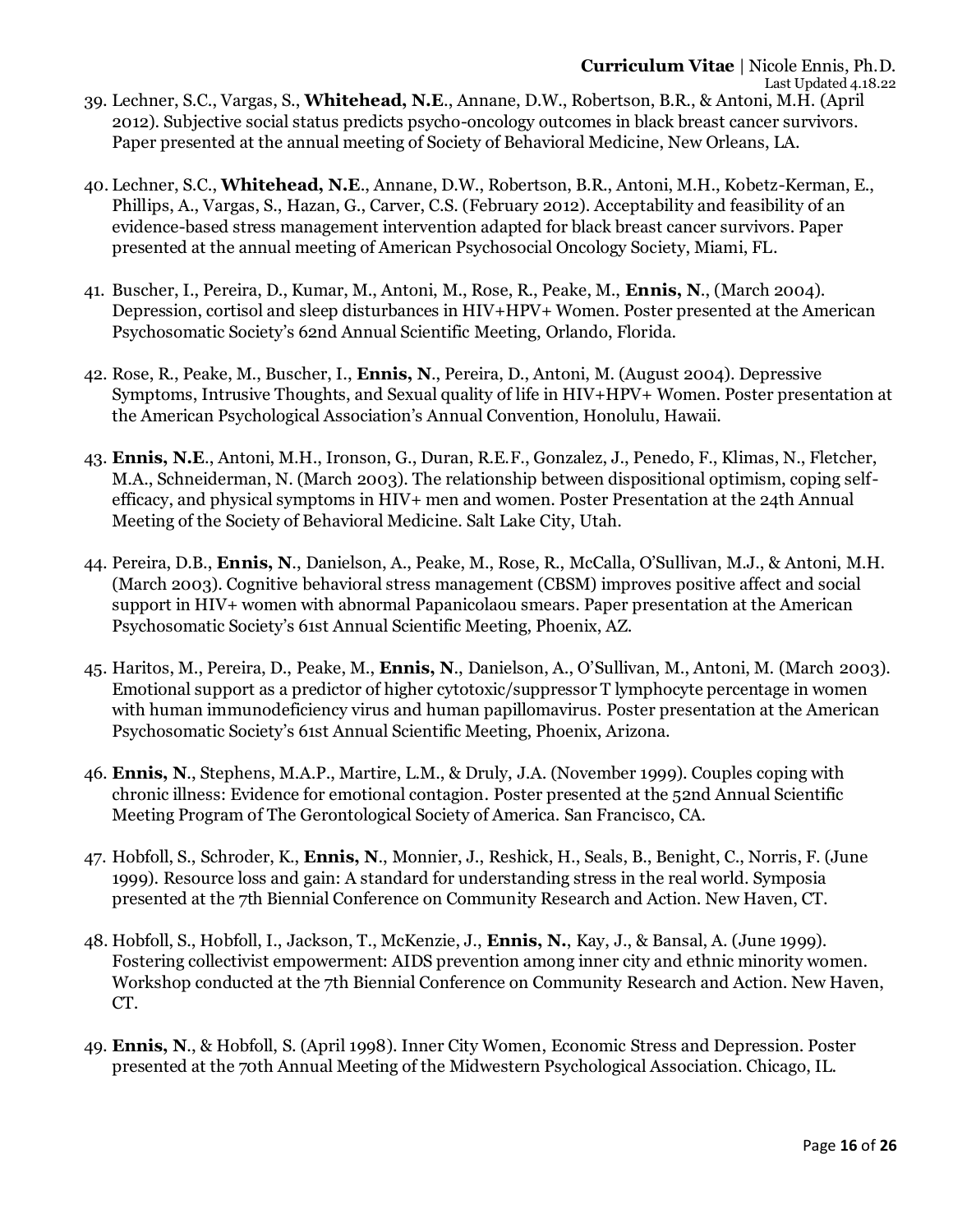- 50. **Ennis, N**. & Hobfoll, S. (February 1998). Threshold of resources. Poster presented at the 2nd Biennial Conference on Minority Issues in Prevention. Tempe, AZ.
- 51. **Ennis, N**., Schroder. K., Sloan, J., Hobfoll, S., & Jackson, A. (November 1997). Women, coping style, behavioral intentions, and condom use. Poster presented at the 106th Annual Convention of the American Psychological Association. San Francisco, CA
- 52. **Ennis, N.** (April 1997). The effect of educational aspirations on vocational identity statuses. Paper presented at the Kent State University Graduate Student Senate Research Colloquium. Kent, OH.

## **c. Invited Address**

- 1. **Ennis,** N., Janelle, J., Wong, F., Lucero, R., & Gadkowski, L (2020). The Future of HIV Treatments & Care Invited Address, HealthStreet, Gainesville, FL Virtual Programing Streamed Nationwide.
- 2. Ennis, N. (October 2019). Invited Panelist, Scholar Review Panel at the HIV Intervention Science Training Program, New York, NY
- 3. **Ennis,** N., (April 2019). Addressing Substance Use among PLWH in North Central Florida Using Peer Support. Department of Health Education and Behavior. Invited Address, Gainesville, FL.
- 4. **Ennis**, N. (2018). Invited Address, Character, Leadership, Scholarship, Advocacy and Service. Edward A. Bouchet Graduate Honor Society Inaugural Spring Symposium, Gainesville, FL.
- 5. **Ennis**, N., (2017). Our Community, Our Health: Addressing the Stigma: Intersections between HIV and Substance Abuse. Invited Address, HealthStreet, Gainesville, FL.
- 6. **Ennis**, N. (2017). Invited Address, Addressing Substance Use in People Living with HIV. Southeastern AIDS Education Training Center Conference, Destin, FL.
- 7. Whitehead, N.E., (2016). Building the community toolbox to address psychosocial issues among Black women with Breast Cancer. Workshop Presented at the Sister's Network, Jacksonville, FL.
- 8. **Ennis**, N. (2016). Invited Panelist, Developing the Next Generation of Scholars. The Florida Education Fund McKnight Annual Conference, Tampa, FL.
- 9. **Ennis**, N. (2016). Invited Address, Mental Health and Substance Use in People Living with HIV. University of Florida Infectious Disease Division Conference, Gainesville, FL.
- 10. **Ennis**, N. (2015). Invited Panelist, Academic Writing and Idea Generation. The Florida Education Fund McKnight Mid-Year Conference Presentation Tampa, FL.
- 11. **Ennis**, N. (2015). Working Group Leader, HIV and Older Adults: Can we Partner with Primary Care to Deliver More Upstream Interventions? Southern HIV Alcohol Research Consortium Conference, Gainesville, FL.
- 12. **Whitehead,** N.E. (2015). Empowering Black with Breast Cancer: Facts and Resources. Invited Address, GFWC Williston Woman's Club, Williston, FL.
- *13.* **Whitehead**, N.E. (2011). *Psychosocial Issues facing Black women with breast cancer.* Workshop Presented Gilda's Club, Ft. Lauderdale, FL.
- *14.* **Whitehead**, N.E. (2010). *The value of stress management: General Health andWell-Being.* Workshop Presented at Antioch Missionary Baptist Church, Miami, FL.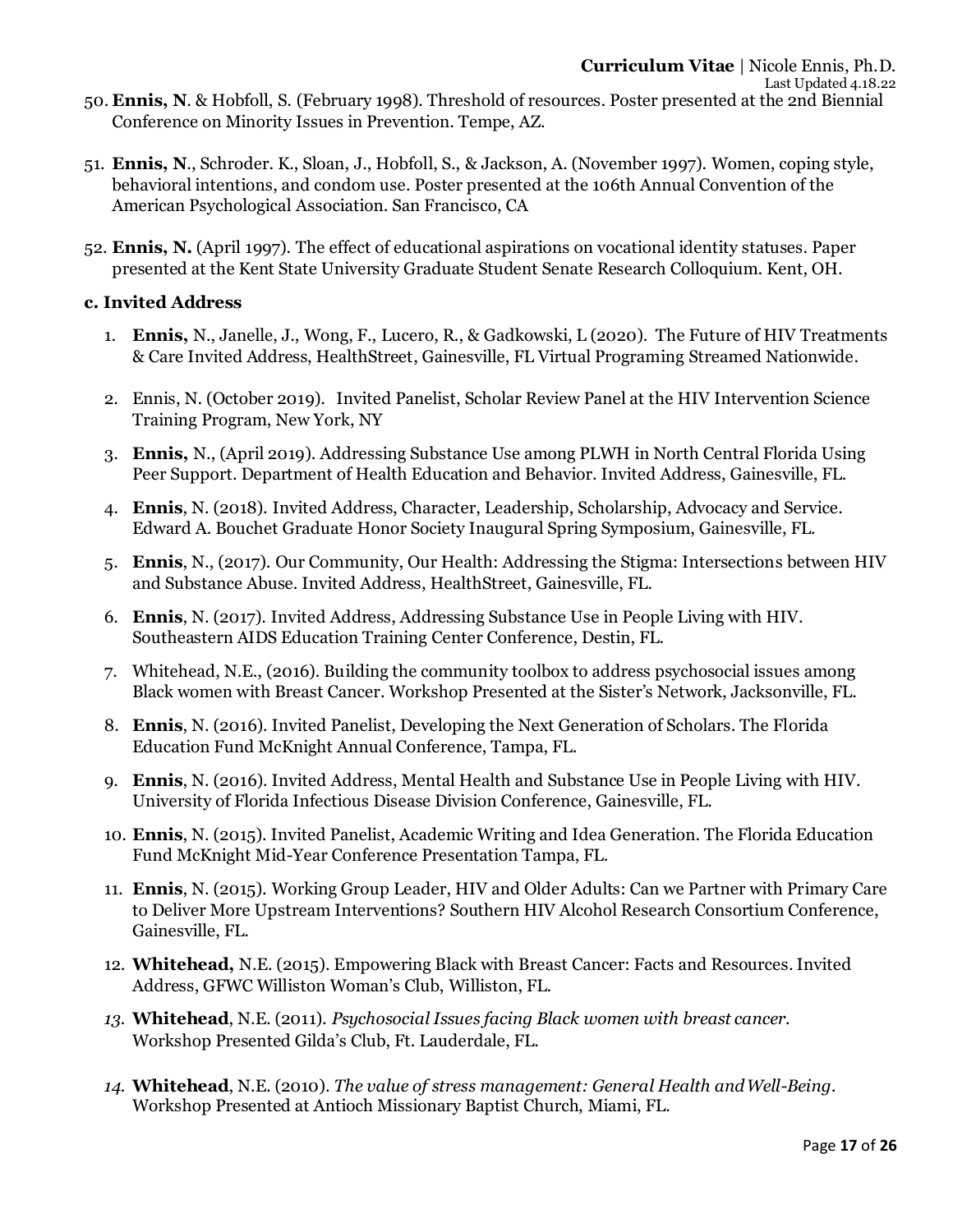15. **Whitehead**, N.E. (2010). *Helping women cope with the stress of busy lives.* Workshop Presented at the YWCA Annual Women's Luncheon, Miami, FL.

#### **EDITORIAL ACTIVITIES:**

| 2016-present | <b>Health Psychology</b>                          | <b>Editorial Board Member</b> |
|--------------|---------------------------------------------------|-------------------------------|
| 2016-present | Cultural Diversity and Ethnic Minority Psychology | <b>Editorial Board Member</b> |
| 2015-present | <b>SAGE Open</b>                                  | <b>Editorial Board Member</b> |
| 2016-present | AIDS & Behavior                                   | Reviewer                      |
| 2016-present | <b>AIDS</b> Care                                  | Reviewer                      |
| 2016-present | Drug and Alcohol Dependence                       | Reviewer                      |
| 2016-present | Addiction                                         | Reviewer                      |
| 2015-present | Psycho-Oncology                                   | Reviewer                      |
| 2014-present | International Journal of STD and AIDS             | Reviewer                      |
| 2014-present | <b>Substance Use and Misuse</b>                   | Reviewer                      |

### **PROFESSIONAL SOCIETIES:**

1996-present American Psychological Association (APA), Divisions 38 & 50 Member 2016-present Society for Implementation Research Collaborations

#### **PROFESSIONAL SERVICE:**

2018-2021 APA, Continuing Education Committee, Member (3 Year Term) 2018-present APA, Division 50 Education and Training Committee Member

#### **HONORS AND AWARDS:**

- 2018 Research Mentorship Award, UF Clinical and Health Psychology
- 2016 William R. Jones Outstanding Doctoral Mentor Award, Florida Education Fund
- 2016 Dean's Citation Paper Award, College of Public Health & Health Professions
- 2016 Southern HIV Alcohol Research Consortium (SHARC) Mentor of the Year
- 2015 UF CTSI Career Development Spotlight
- 2015 Training Institute for Dissemination & Implementation Research in Health (TIDIRH), Competitive NIH Summer Institute Award
- 2015 Elected to the University of Florida Academy of Research Excellence

2013 The Advanced Psychometrics Methods in Cognitive Aging Research Conference (Competitive Travel Award)

2012 Fellow, HIV Intervention Science Training Program, Colombia University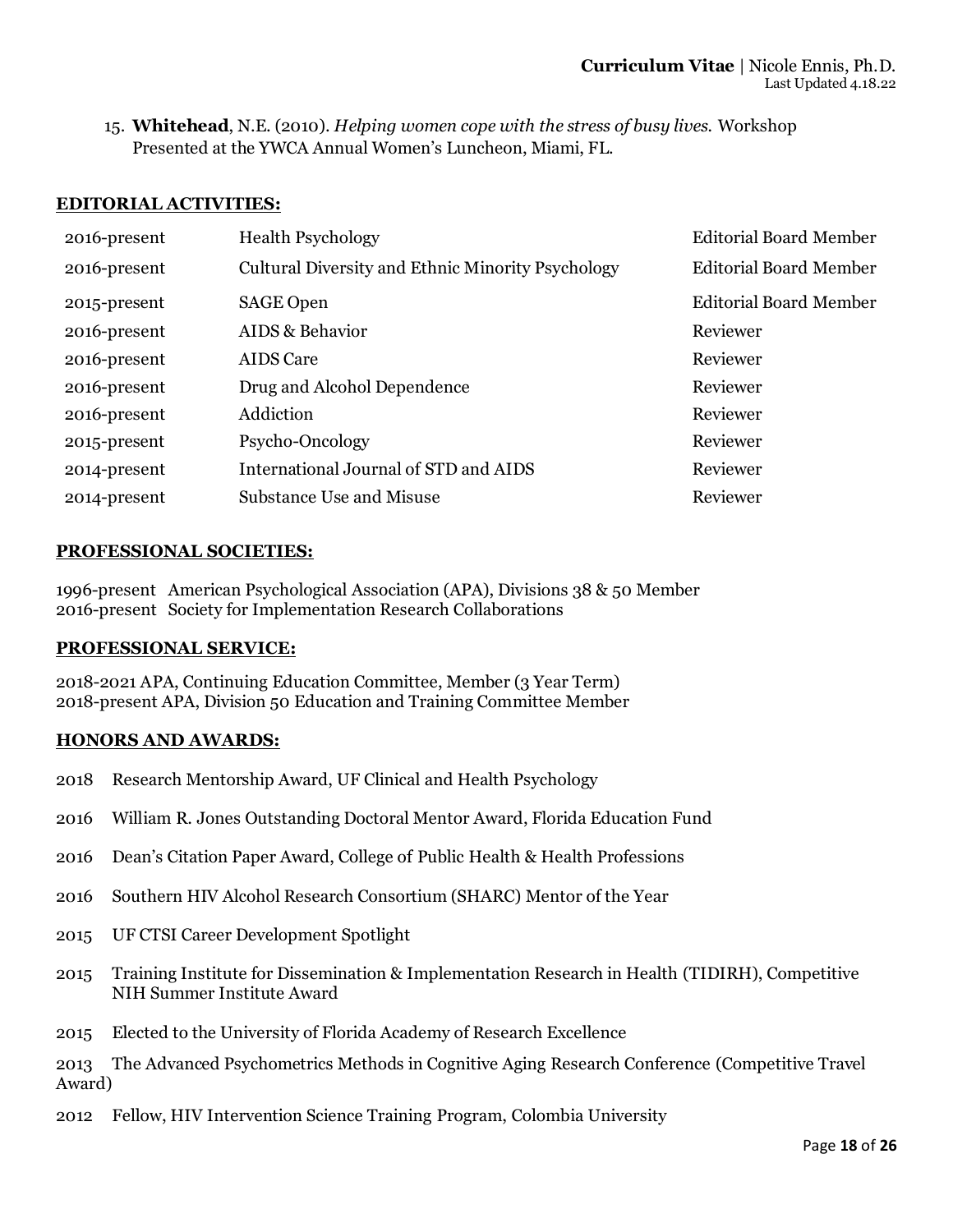- 2002 American Psychosomatic Society, Citation Poster
- 1999 Lillian Freeman Award, Excellence in Research (Kent State University)
- 94-96 Golden Key National Honor Society
- 93-96 University Scholar, Schreyer Honors College
- 1996 Cum Laude Graduate (Pennsylvania State University)

### **GRADUATE FACULTY STATUS:**

 $\triangleright$  Member of the UF Graduate Faculty since 2012 (Clinical and Health Psychology, Public Health)

### **TEACHING EXPERIENCE:**

#### *Research Mentor*

*FSU* 

Dr. Ennis serves as an active research mentor for Undergraduate Research Opportunity Program students and Medical Student Summer Research Fellowship Program students.

### *UF*

Dr. Ennis currently serves as an active research mentor for pre-doctoral students in clinical health psychology and epidemiology.

She chaired both Master's Thesis and Doctoral Dissertations. In addition, Dr. Ennis successfully mentored students as they developed competitive research portfolios through publications and grantsmanship.

Dr. Ennis also served as a doctoral committee member for students in other departments in the College of Public Health and Health Professions, the College of Arts and Sciences, the College of Health Outcomes and Policy, and the College of Health and Human Performance.

Dr. Ennis provided research mentorship to pre-doctoral students completing their internship year in the Department of Clinical and Health Psychology.

She also provided research mentorship to undergraduate honors students as well as undergraduates who are engaging in independent research for credit (CLP 3911).

### *Attending Psychologist*

Dr. Ennis trains and supervises pre-doctoral and postdoctoral students in the psychological evaluation and treatment of clinical patients.

### *Classroom Teaching (University of Florida)*

Thesis Development, 1 credit class taught each Fall and is a required research methodology class taken by all first-year students.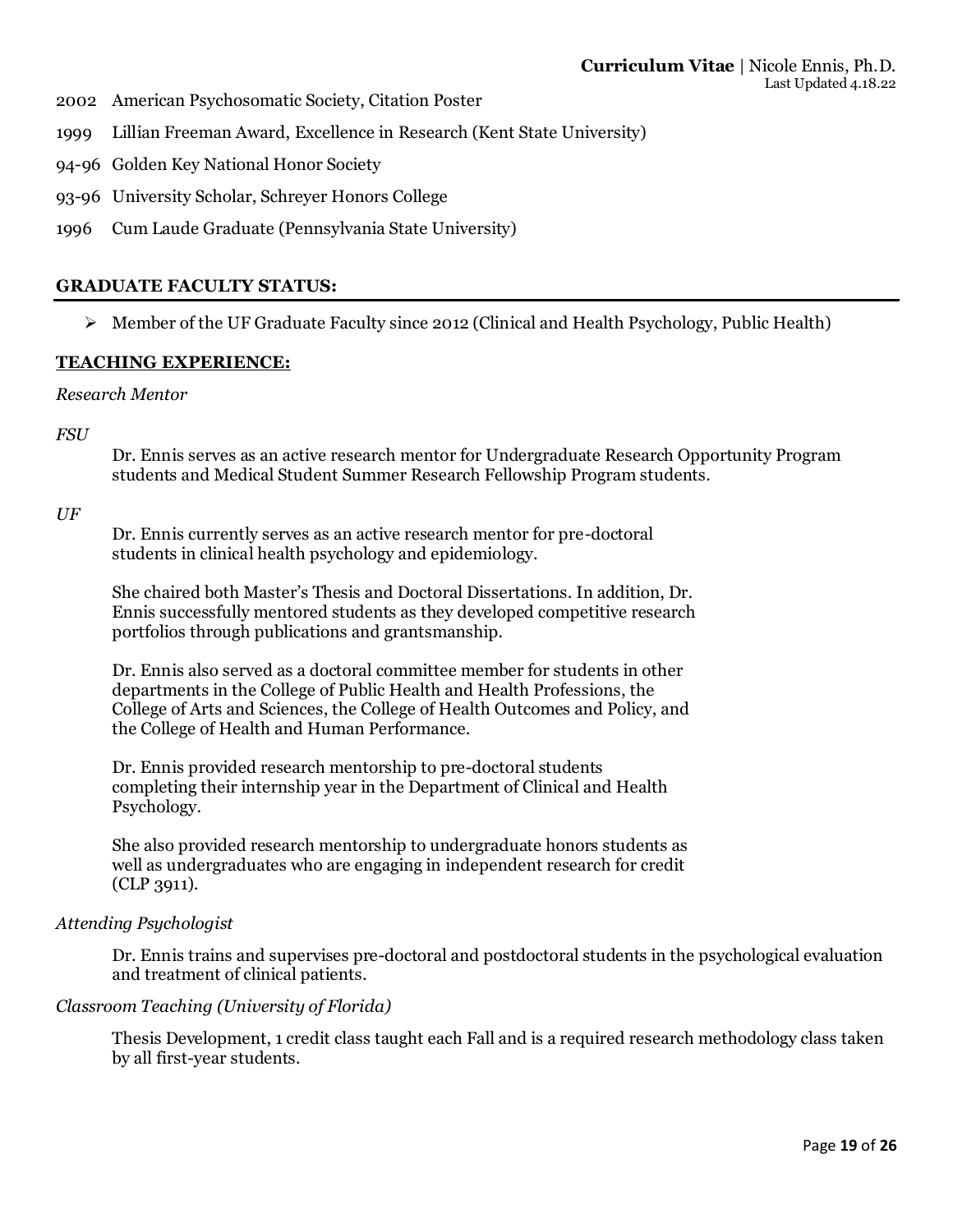## **UNDERGRADUATE RESEARCH (FSU):**

| Role                                                 | <b>Student</b> | <b>Research Topic</b>                        | Home<br>Dept. | <b>Completion</b><br>Date |
|------------------------------------------------------|----------------|----------------------------------------------|---------------|---------------------------|
| Undergraduate<br>ලි<br>ā<br>ā<br>ω<br>Š<br>$\approx$ |                | Brooke Mallett HIV and Syphilis Co-infection | <b>UROP</b>   | 2022<br>(Anticipated)     |

## **GRADUATE RESEARCH (FSU):**

| Role              | <b>Student</b>       | <b>Research Topic</b>                                                         | Home<br>Dept. | <b>Completion</b><br>Date |
|-------------------|----------------------|-------------------------------------------------------------------------------|---------------|---------------------------|
| Thesis            | Savannah<br>Calleson | Marijuana Use, Depression, and Chronic Stress<br>among People Living with HIV | <b>COM</b>    | 2021                      |
| Masters<br>Bridge | Justin<br>Hoover     | COVID-19's Impact on Physical and Mental Health<br>in People Living with HIV  | <b>COM</b>    | 2021                      |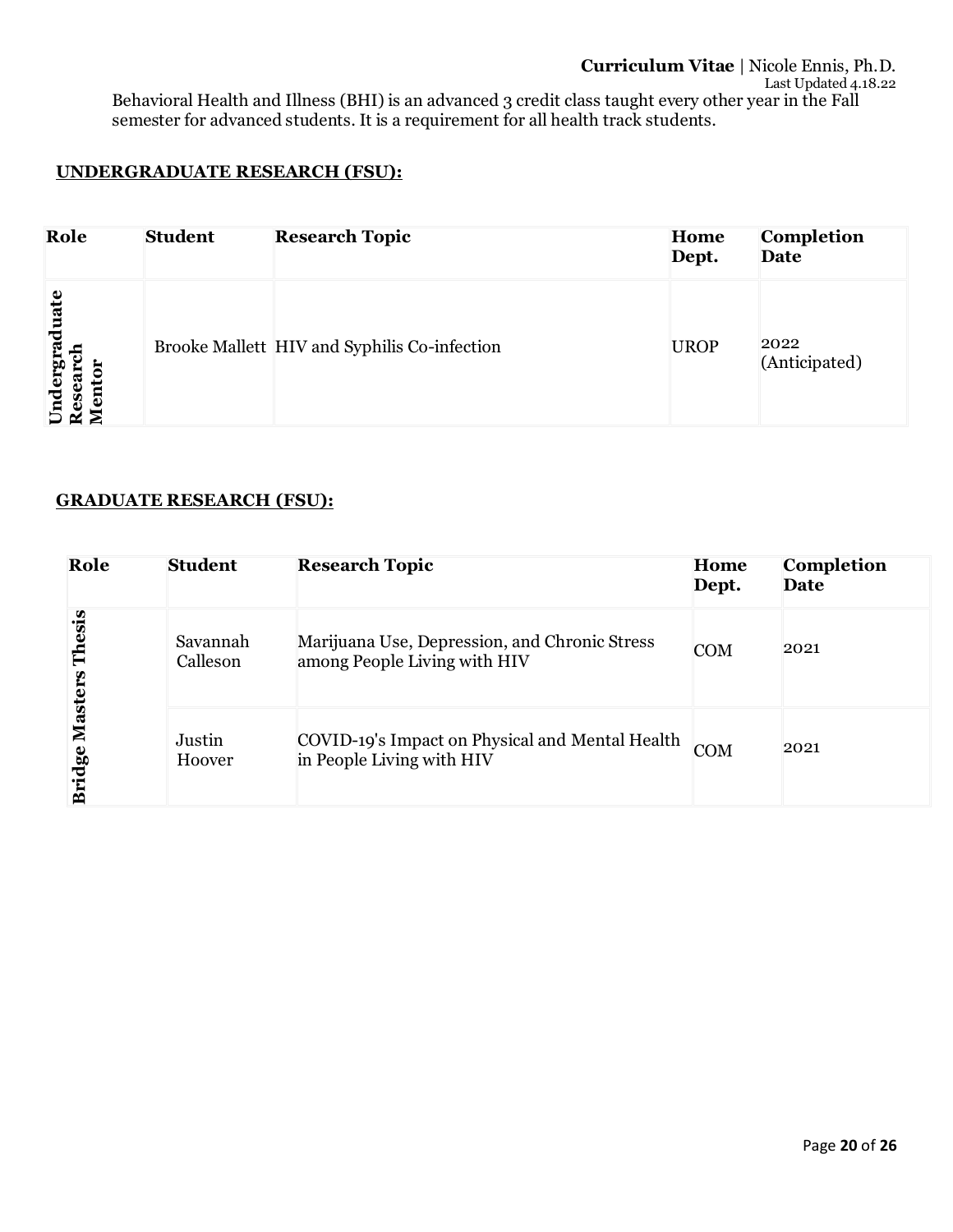## **GRADUATE COMMITTEE ACTIVITIES (UF):**

| Role                     | <b>Student</b>           | <b>Research Topic</b>                                                                                              | Home<br>Dept | Completion<br>Date |
|--------------------------|--------------------------|--------------------------------------------------------------------------------------------------------------------|--------------|--------------------|
|                          | Lauren<br>Hearn          | The Role of Patient Narrative in Treatment<br>Decision Making among Women with Early Stage<br><b>Breast Cancer</b> | <b>CHP</b>   | 2017               |
| Committees               | Eugene<br>Dunne          | HIV, Pain and Prescription Opioid Abuse                                                                            | <b>CHP</b>   | 2017               |
| $\dot{\mathsf n}$<br>Ph. | Larry<br>Burrell         | The Role of Contextual Factors in Health Care<br><b>Utilization Among Young Black MSM</b>                          | <b>CHP</b>   | 2018               |
| $\mathbf{G}$<br>Chair,   | Allyson<br>Diggins       | <b>Physical Activity and Health Outcomes Among</b><br><b>Sedentary Black Women</b>                                 | <b>CHP</b>   | 2018               |
|                          | Zachary<br><b>Mannes</b> | Pain, Opioid Use, and Depressive Symptom<br>Among Retired National Football League Athletes                        | <b>CHP</b>   | 2020               |

| Role                          | <b>Student</b>                  | <b>Research Topic</b>                                                                                      | Home<br>Dept. | Completion<br><b>Date</b> |
|-------------------------------|---------------------------------|------------------------------------------------------------------------------------------------------------|---------------|---------------------------|
|                               | Carmen<br>Edwards               | An Intervention for Preschool Teachers in<br><b>High Stress Environments</b>                               | <b>CHP</b>    | 2016                      |
|                               | Tanisha Hill-<br><b>Jarrett</b> | The use of Cultural Norms for Validity<br>of Neuropsychological Assessments                                | <b>CHP</b>    | 2017                      |
|                               | Melissa<br>Laitner              | Rurality and the Prevalence of Obesity and<br>Obesity-related Conditions, 1999-2012                        | <b>CHP</b>    | 2017                      |
| Member, (15) Ph.D. Committees | Christy<br>Karabetian           | <b>Physical Activity in GYN Cancer Patients</b>                                                            | <b>CHP</b>    | 2017                      |
|                               | Shan Wong                       | Benefits of Photovoice in pancreatic Cancer                                                                | <b>CHP</b>    | 2017                      |
|                               | Vaughn<br><b>Bryant</b>         | The Relationship Between Working Memory<br>and Alcohol Consumption During Period of<br><b>Heaviest Use</b> | <b>CHP</b>    | 2019                      |
|                               | <b>Earl Crew</b>                | Sleep, Pain, Mood and cognition in<br>Parkinson's Disease                                                  | <b>CHP</b>    | 2018                      |
|                               | Casey Lawless                   | Sleep Hygiene in Youth with Asthma                                                                         | <b>CHP</b>    | 201                       |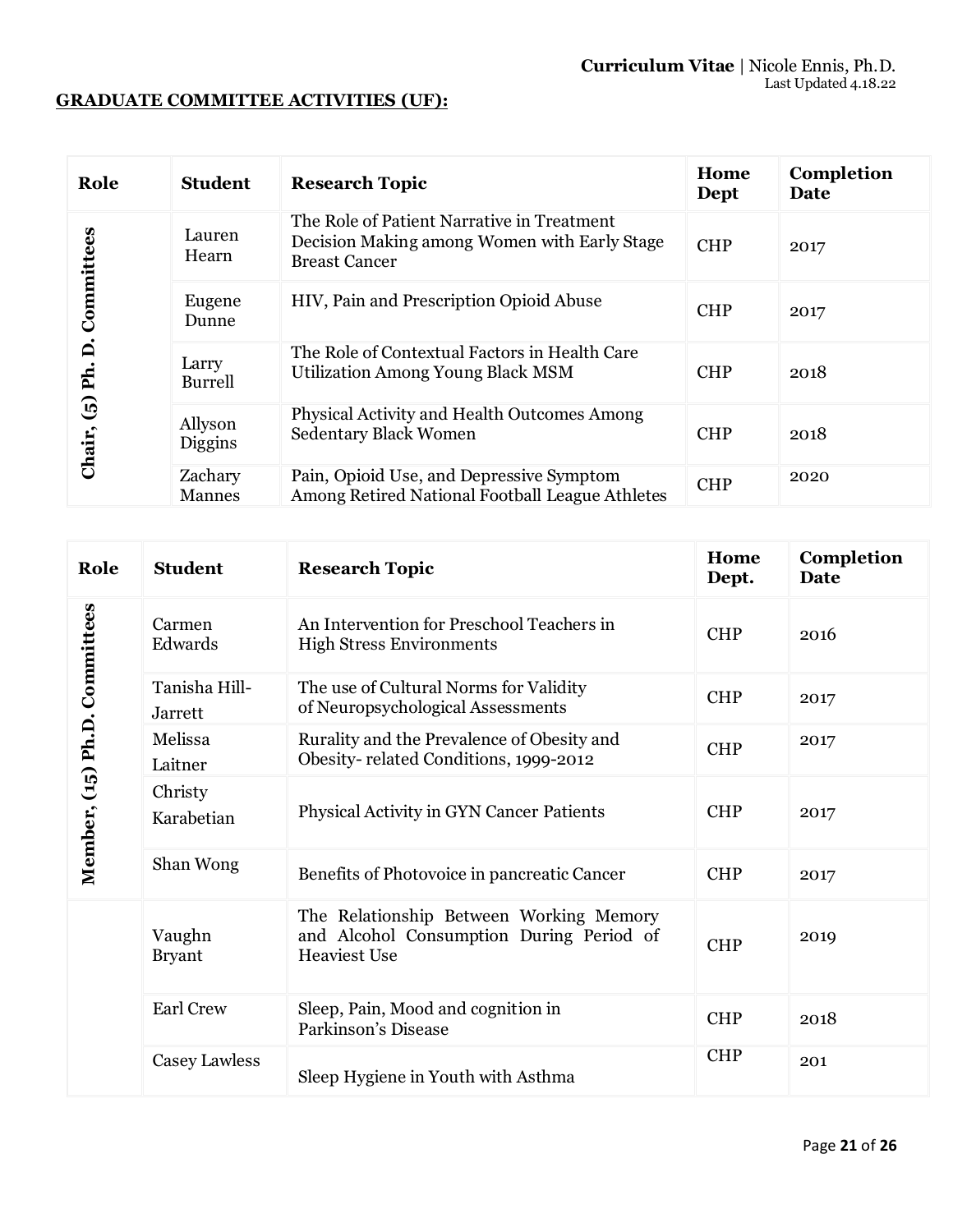## **Curriculum Vitae** | Nicole Ennis, Ph.D.

|  |                     |                                                                                                                          |            | Last Updated 4.18.22  |
|--|---------------------|--------------------------------------------------------------------------------------------------------------------------|------------|-----------------------|
|  | Molly<br>McLaren    | Neurocorrelates of Anhedonia and Apathy in<br>Older Adults                                                               | <b>CHP</b> | 2018                  |
|  | Sarah<br>Szymkowicz | Age Related Mechanisms of Emotion<br><b>Anticipation and Perception</b>                                                  | <b>CHP</b> | 2018                  |
|  | Elizabeth<br>Kacel  | Yoga as a Novel Intervention for Managing Fear<br>of Recurrence: A proof of concept study                                | <b>CHP</b> | 2019                  |
|  | Jaylyn Clark        | Patient race, Sex, Pain behavior and anxiety in<br>Pain Management                                                       | <b>CHP</b> | 2019                  |
|  | Erin Trifilio       | Measuring Apathy in Parkinson's Disease:<br>Development of a Novel Apathy Scale Using<br>a Laboratory Validation Measure | <b>CHP</b> | 2020                  |
|  | Rachel<br>Sweenie   | Intergenerational Coping and Resilience in Pediatric<br>Asthma                                                           | <b>CHP</b> | 2021                  |
|  | Adaxia<br>Padron    | Use of Photovoice in Women with GYN Cancers                                                                              | <b>CHP</b> | 2022<br>(Anticipated) |

| Role                                 | <b>Student</b>       | <b>Research Topic</b>                                                                                           | Home<br>Dept. | Completion<br><b>Date</b> |
|--------------------------------------|----------------------|-----------------------------------------------------------------------------------------------------------------|---------------|---------------------------|
| External, (6)<br>Ph.D.<br>Committees | Dennis<br>McLeod     | Help Me? An Intervention to Enhance Mental<br><b>Health Seeking</b>                                             | <b>PSY</b>    | 2016                      |
|                                      | Abebna<br>Acheampong | Sex, Drugs, and Violence: A Longitudinal<br>Analysis of the SAVA Syndemic Among Female<br><b>Offenders</b>      | EPI           | 2016                      |
|                                      | Tasia Smith          | Perceived Discrimination, Racial Identity and<br>Depression among African American Adolescents                  | <b>PSY</b>    | 2016                      |
|                                      | Shantrel<br>Canidate | Factors Affecting HIV+ Women who Abuse<br>Alcohol                                                               | <b>CBH</b>    | 2017                      |
|                                      | Natalie<br>Chichetto | HIV and Risk for Cardiovascular Dementia                                                                        | <b>EPI</b>    | 2017                      |
|                                      | Guillermo<br>Wippold | Perceived Socioeconomic Status, Stress,<br>Resilience, and Health Related Quality of Life<br>Among Urban Adults | <b>PSY</b>    | 2018                      |

Page **22** of **26**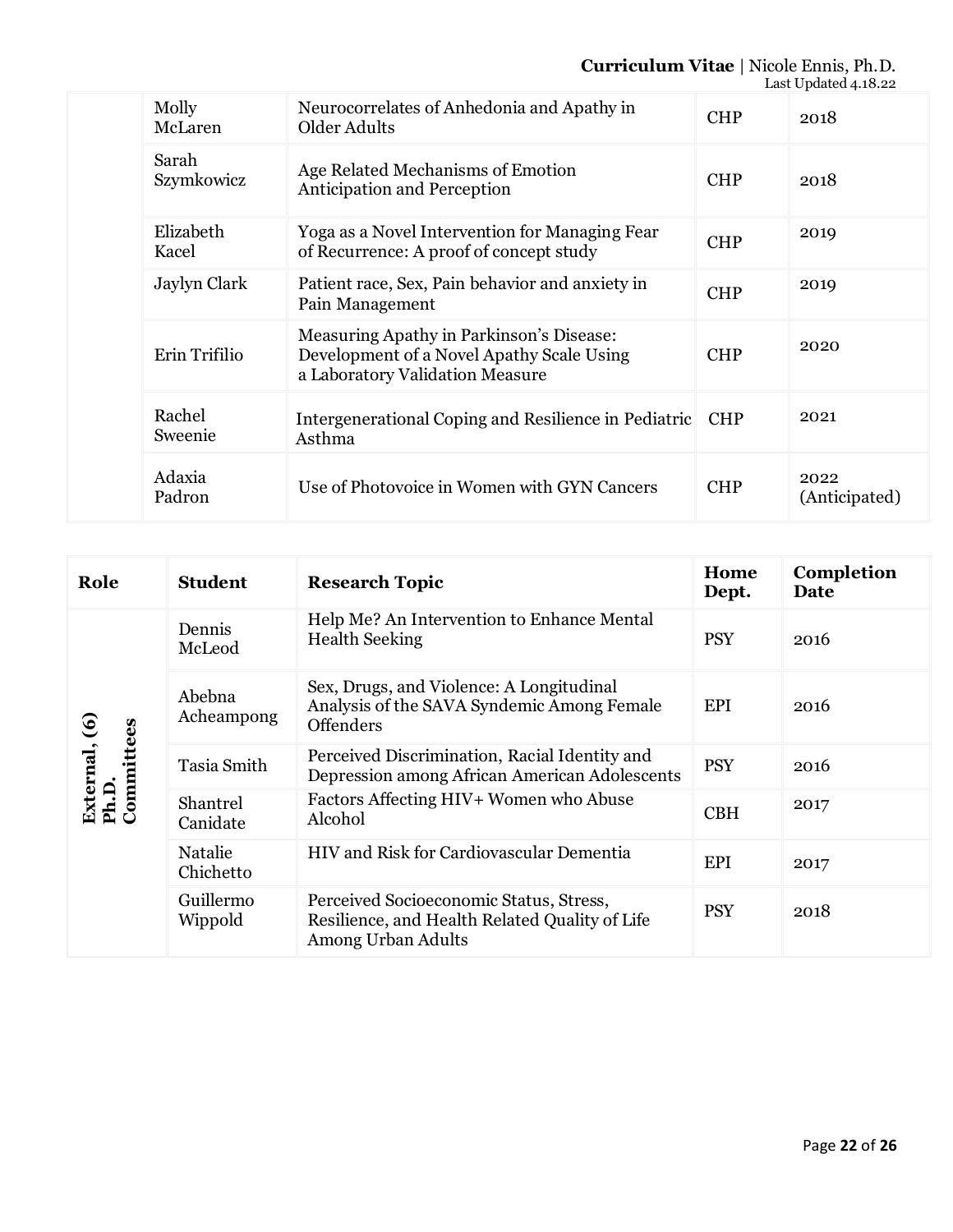## **Curriculum Vitae** | Nicole Ennis, Ph.D.

|                                         |                   |                                                                                                                                                            |              | Last Updated 4.18.22 |
|-----------------------------------------|-------------------|------------------------------------------------------------------------------------------------------------------------------------------------------------|--------------|----------------------|
| Role                                    | <b>Student</b>    | <b>Research Topic</b>                                                                                                                                      | Home<br>Dept | Completion<br>Date   |
| 89<br>Chair, (2)<br>Masters<br>Committe | Lauren<br>Hearn   | Time Since Release from Incarceration and HIV<br>Risk Behaviors among Women: The Potential<br>Protective Role of Committed Partnerships<br>During Re-Entry | <b>CHP</b>   | 2014                 |
|                                         | Zachery<br>Mannes | The Role of Anxiety in Health Service<br><b>Utilization Among Minority Breast Cancer</b><br><b>Survivors</b>                                               | <b>CHP</b>   | 2016                 |

| Role                            | <b>Student</b>         | <b>Research Topic</b>                                                                                                                                                                                                                                  | Home<br>Dept | Completion<br><b>Date</b> |
|---------------------------------|------------------------|--------------------------------------------------------------------------------------------------------------------------------------------------------------------------------------------------------------------------------------------------------|--------------|---------------------------|
| Member, (18) Masters Committees | Shan Wong              | Personality as a Predictor of<br>Biopsychosocial Outcomes in Women with<br>Non-Metastatic Endometrial Cancer                                                                                                                                           | <b>CHP</b>   | 2013                      |
|                                 | Guillermo<br>Wippold   | Motivators of and Barriers to Eating<br>Healthy Foods and Snacks among<br>Adolescents                                                                                                                                                                  | <b>PSY</b>   | 2014                      |
|                                 | Elizabeth<br>Kacel     | Psychosocial Adjustment in the Preoperative<br>Period: Understanding the Association<br>Among Stressful Life Events, Depressed<br>Mood, and Symptoms of Anxiety in Women<br><b>Undergoing Surgical Resection of Suspected</b><br>Endometrial<br>Cancer | <b>CHP</b>   | 2015                      |
|                                 | Leandra<br>Stubbs      | Risk Factors Associated with Unmet Need<br>Among<br>HIV-Positive Black MSM in the<br><b>Medical Monitoring Project</b>                                                                                                                                 | <b>HOP</b>   | 2015                      |
|                                 | Molly<br>Sullan        | The Locus Coeruleus and Sleep-Wake<br>Disturbances in Veterans with Mild<br>Traumatic Brain Injury                                                                                                                                                     | <b>CHP</b>   | 2015                      |
|                                 | Kendra<br>Krietsch     | Temporal Relationships Between Sleep<br>and Physical Activity in Overweight/Obese<br>Youth                                                                                                                                                             | <b>CHP</b>   | 2015                      |
|                                 | <b>Breton</b><br>Asken | Baseline Test Performance as a Predictor<br>of Symptom Severity and Return to<br><b>Contact Following Sports Related</b><br>Concussion                                                                                                                 | <b>CHP</b>   | 2015                      |
|                                 | Sarah<br>Stromberg     | The Relationship Between Mother to<br>Child Calories Served and maternal<br>Perception of Hunger                                                                                                                                                       | <b>CHP</b>   | 2015                      |
|                                 | Sam<br>Crowley         | Contributions of Basal Ganglia function and<br>Cortical Structural Connectivity to<br>Understanding Procedural Motor Learning in<br>Parkinson's Disease                                                                                                | <b>CHP</b>   | 2016                      |
|                                 | Andrew<br>Guzick       | Inattention, Hyperactivity, and Impulsivity in<br>Youth with OCD: Comorbid ADHD or a<br>Consequence of Obsessions and<br>Compulsions?                                                                                                                  | <b>CHP</b>   | 2016                      |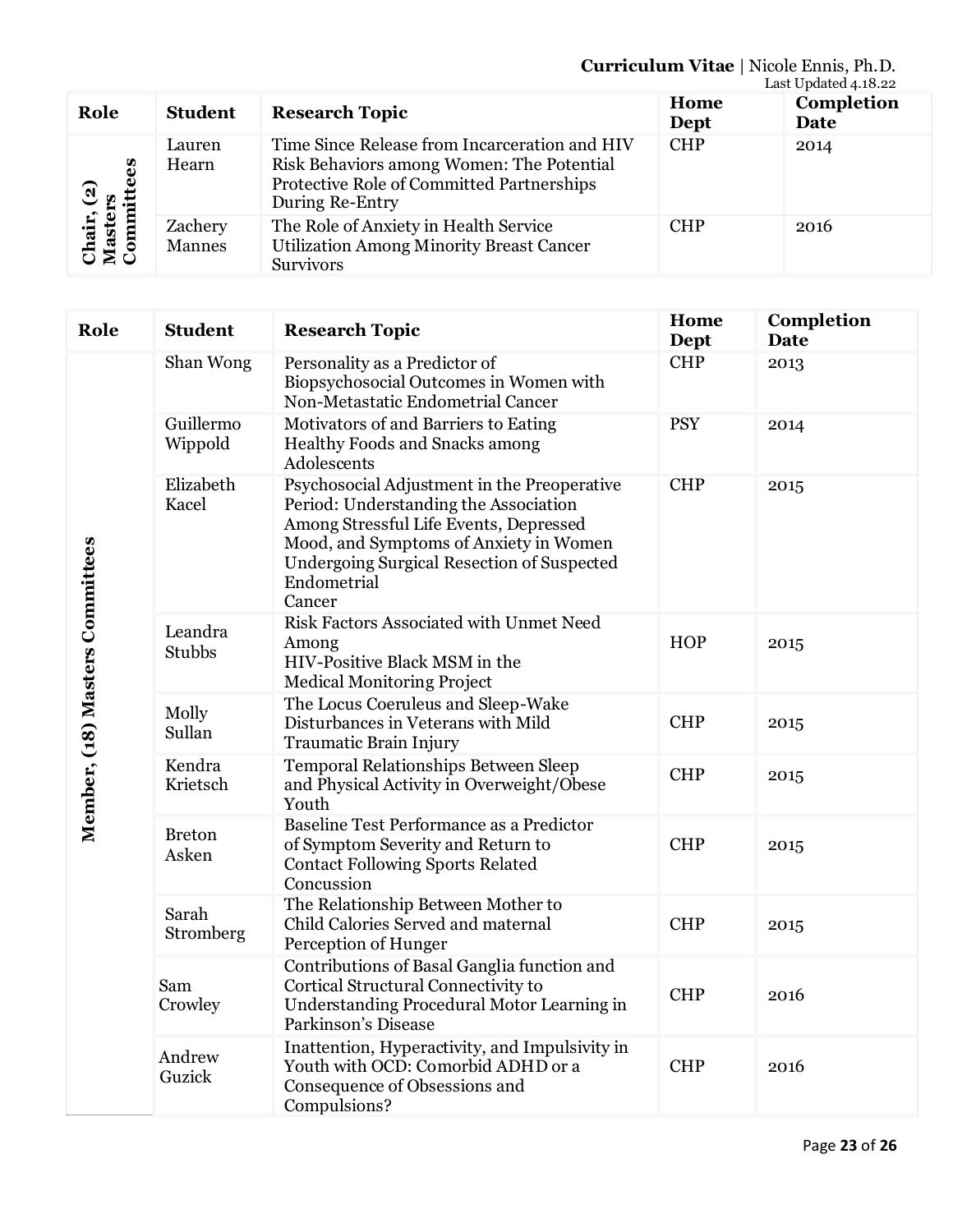## **Curriculum Vitae** | Nicole Ennis, Ph.D.

|  |                        |                                                                                                                                       |            | Last Updated 4.18.22 |
|--|------------------------|---------------------------------------------------------------------------------------------------------------------------------------|------------|----------------------|
|  | Erin Trifilio          | Age Related Differences in Apathy but<br>not Anticipatory Anhedonia                                                                   | <b>CHP</b> | 2016                 |
|  | Mallory<br><b>Netz</b> | Self-Management of Asthma Among<br><b>Emerging Adolescents</b>                                                                        | <b>CHP</b> | 2016                 |
|  | Eliza<br>Warren        | The Effect of Dose on Physical Activity and<br>Fitness in a Behavioral Weight Loss<br>Intervention                                    | <b>CHP</b> | 2016                 |
|  | Victoria<br>Rodriquez  | Examining motivators and barriers as<br>predictors of healthy eating, physical activity,<br>and BMI in adults.                        | <b>PSY</b> | 2017                 |
|  | Leslie<br>Gaynor       | Increasing Specificity of Prediction of<br>Preclinical Cognitive Impairment with a<br><b>Translational Object Discrimination Task</b> | <b>CHP</b> | 2017                 |
|  | Sarah Greif            | Predictors of Change During Sub-Acute<br>Recovery from Mild Traumatic Brain Injury                                                    | <b>CHP</b> | 2017                 |
|  | Elena<br>Polejaeva     | <b>Task-Irrelevant Interference Mimics Effects</b><br>of Traumatic Brain Injury on Cognitive<br>Control                               | <b>CHP</b> | 2017                 |
|  | Victoria<br>McNeil     | The impact of religious forgiveness<br>and<br>religious coping on health-related stress levels<br>among age diverse Black Women       | <b>PSY</b> | 2018                 |

| Role                                 | <b>Student</b>       | <b>Research Topic</b>                                                                           | Home<br>Dept.                             |
|--------------------------------------|----------------------|-------------------------------------------------------------------------------------------------|-------------------------------------------|
| Advisor<br>Undergraduate<br>Research | <b>Alexis Tellis</b> | The Influence of Internet Resources on Black Women<br>Coping with Breast Cancer                 | <b>HSC</b>                                |
|                                      | Hema Kher            | Gender Differences in Substance Use and HIV Risk<br>between Younger and Older African Americans | <b>HSC</b>                                |
|                                      | Paris<br>Wheeler     | Knowledge about transmission of HIV and HCV Among Drug<br><b>Users</b>                          | <b>PSY</b>                                |
|                                      | Ashlyn<br>Newcomb    | The Risk of Sexual and Physical Violence in a<br><b>Reservation Environment</b>                 | <b>NIDA</b><br>Summer<br>Intern<br>(2013) |

## **UNIVERSITY GOVERNANCE AND SERVICE:**

- 2012-2013 Appointed Member, Executive Committee, Dept. of Clinical and Health Psychology 2012 Faculty Search Committee, Department of Clinical and Health Psy
- 2012-2015 Appointed Member, Diversity & Inclusion Taskforce, PHHP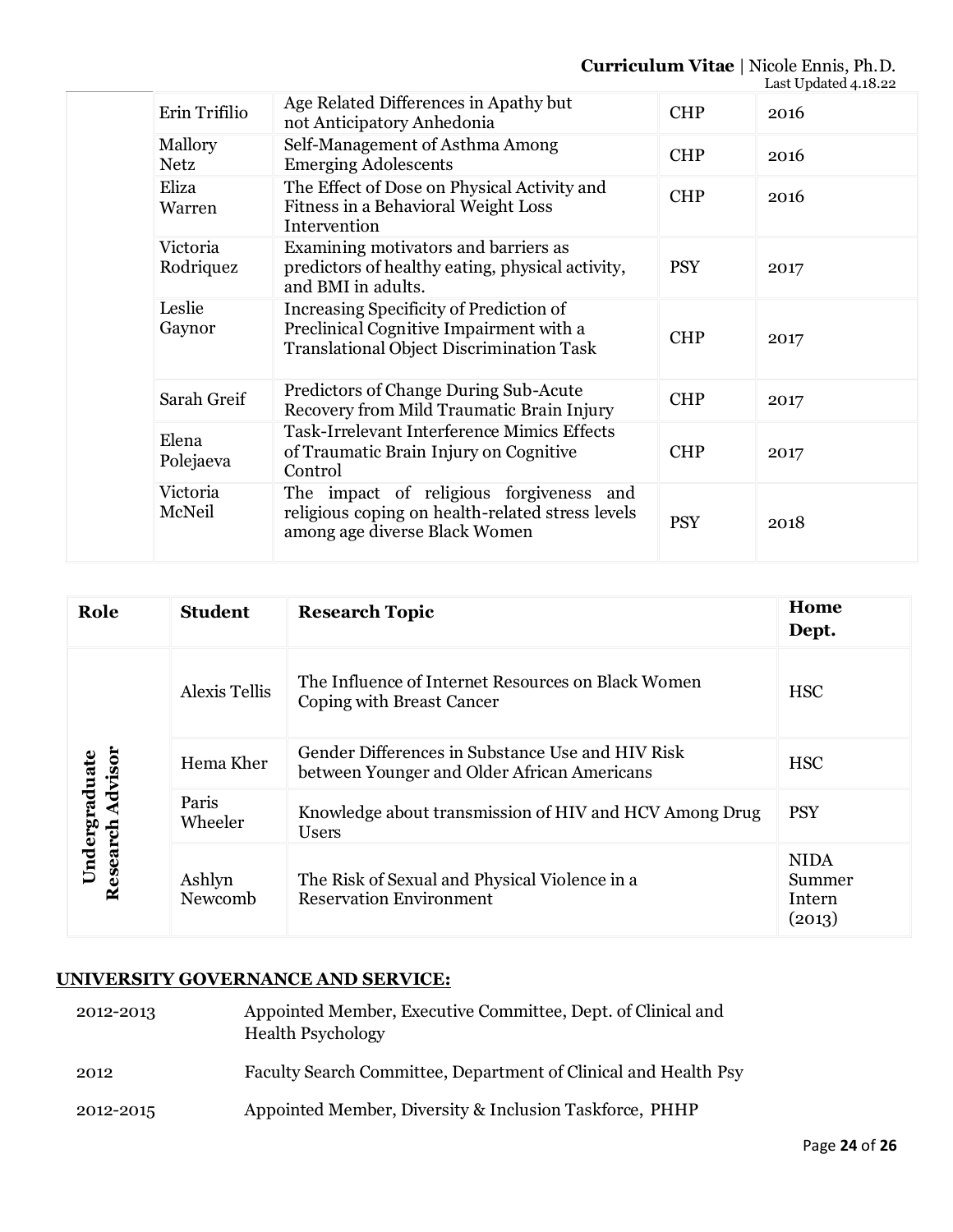| 2012-2015   | Co-Mentor Health Area Student Professional Development Series                         |
|-------------|---------------------------------------------------------------------------------------|
| 2012-2014   | Appointed Member, Commencement Marshal, College of Public                             |
| Health 2013 | Judge, Graduate Student Research Day                                                  |
| 2013-2018   | University Minority Mentor Program (UMMP) Mentor                                      |
| 2012-2019   | Elected Member, Curriculum Committee, Department of<br>Clinical and Health Psychology |
| 2012-2019   | Appointed Member, Dean's Citation Paper Committee                                     |
| 2013-2019   | Elected Member, Faculty Senate, University of Florida                                 |
| 2018-2019   | UF President's Task Force Commencement Recognition Ceremonies                         |

## **OTHER SERVICE:**

| August 2012    | Presenter, Department Case Conference Gainesville, FL                                                            |
|----------------|------------------------------------------------------------------------------------------------------------------|
| May 2013       | Public Health Minute, Public Service Announcement (University<br>of FL), Gainesville, FL                         |
| August 2013    | Presenter, Area Case, Clinical & Health<br>Psychology, Gainesville, FL                                           |
| October 2013   | SHARC: Featured Speaker, Gainesville, FL                                                                         |
| October 2013   | Grand Rounds: UF Jacksonville, FL                                                                                |
| January 2014   | Working Group Leader SHARC Conference, Miami, FL                                                                 |
| March 2014     | Breakout Session Panelist, Diversity Day PHHP                                                                    |
| May 2014       | Department Case Conference, Gainesville, FL                                                                      |
| January 2015   | Working Group Leader, SHARC Conference, Gainesville, FL                                                          |
| February 2015  | Working Group Leader, SHARC Conference, Gainesville, FL                                                          |
| February 2015  | Focus on South Florida with Irika Sarget, Public Education and Outreach,<br>CBS 4 Miami, FL                      |
|                |                                                                                                                  |
| September 2015 | Community Outreach Presentation, Greater Federation of Women's Clubs Williston<br>Health Ministry, Williston, FL |
| January 2016   | Presenter, Topics in Cancer, UF Health Cancer Center, Gainesville, FL                                            |
|                |                                                                                                                  |